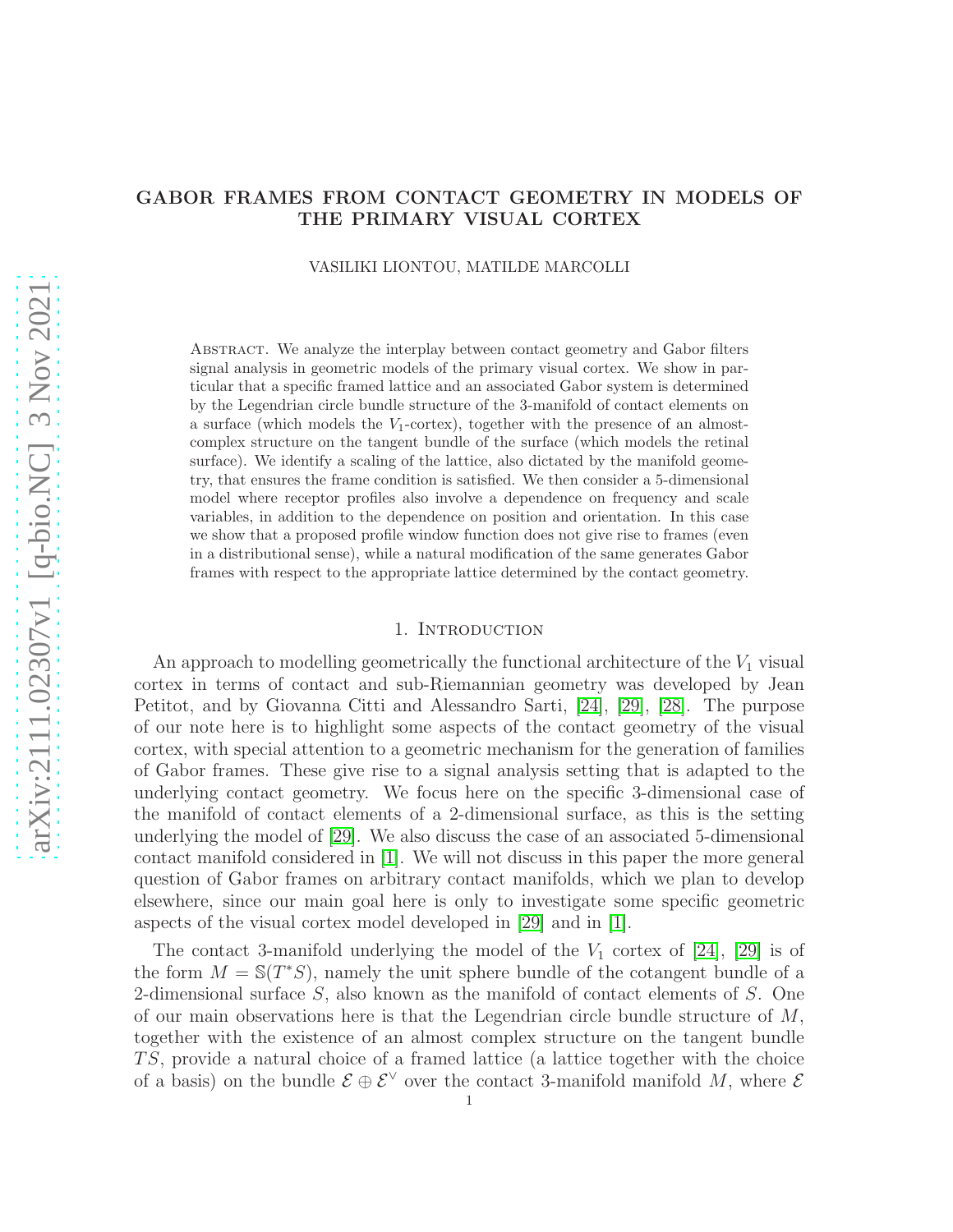is the pullback of  $TS$  to M. This lattice determines an associated Gabor system, which has the general form of the Gabor filters considered in [\[29\]](#page-27-1). Using the complex analytic method of Bargmann transforms, we investigate when the frame condition is satisfied, so that one obtains Gabor frames for signal analysis consistently associated to the fibers of  $\mathcal{E}$ .

In terms of the geometric model of the  $V_1$  visual cortex, this shows that the contact geometry directly determines the signal analysis, the Gabor frames property, and the observed shape of the receptor profiles of the  $V_1$  neurons. We show, in particular, that the window function proposed in [\[29\]](#page-27-1) to model the receptor profiles, together with a scaling of the framed lattice determined by the injectivity radius function of the surface  $S$  (representing the retinal surface), give rise to a Gabor system on the bundle of signal planes on the contact 3-manifold  $M$  (which models the  $V_1$  cortex) that satisfies the frame condition, hence has optimal signal analysis properties. On the other hand, we show that the lift of this window function to the 5-dimensional contact manifold given by the contactization of the symplectization of  $M$ , in the form proposed in [\[1\]](#page-26-0), only defines a Gabor system in a distributional sense, and cannot satisfy the frame condition even distributionally.

# 2. Signals on manifolds of contact elements

In this section we present the main geometric setting, namely a contact manifold that is either a 3-manifold M given by the manifold of contact elements of a compact 2-dimensional surface, or the 5-manifold given by the contactization of the symplectization of M. These are, respectively, the geometries underlying the models of  $[25]$ , and of  $[24]$ ,  $[29]$ , and the model of  $[1]$ .

The main aspect of the geometry that will play a crucial role in our construction of the associated Gabor frames is the fact that these contact 3-manifolds are endowed with a pair of contact forms  $\alpha$ ,  $\alpha$ <sub>J</sub> related through the almost-complex structure J of the tangent bundle  $TS$ . They have the property that the circle fibers are Legendrian for both contact forms, while the Reeb vector field of each is Legendrian for the other. This leads to a natural framing, namely a natural choice of a basis for the tangent bundle  $TM$ , completely determined by the contact geometry. It consists of the fiber direction  $\partial_{\theta}$  and the two Reeb vector fields  $R_{\alpha}$ ,  $R_{\alpha}$ .

2.1. Legendrian circle bundles. The results we discuss in this section apply, slightly more generally, to the case of a 3-manifold M that is a Legendrian circle bundle over a two dimensional compact surface S.

The Legendrian condition means that the fiber directions  $TS<sup>1</sup>$  inside the tangent bundle TM are contained in the contact planes distribution  $\xi \subset TM$ . Such Legendrian circle bundles over surfaces are classified, see [\[19\]](#page-27-4). p. 179. They are all either given by the unit cosphere bundle  $M = \mathbb{S}(T^*S)$ , with the contact structure induced by the natural symplectic structure on the cotangent bundle  $T^*S$ , or by pullbacks of the contact structure on M to a d-fold cyclic covering  $M' \to M$ , that exists for d dividing 2g − 2, where  $g = g(S)$  is the genus of S. The case of  $M = \mathbb{S}(T^*S)$  is the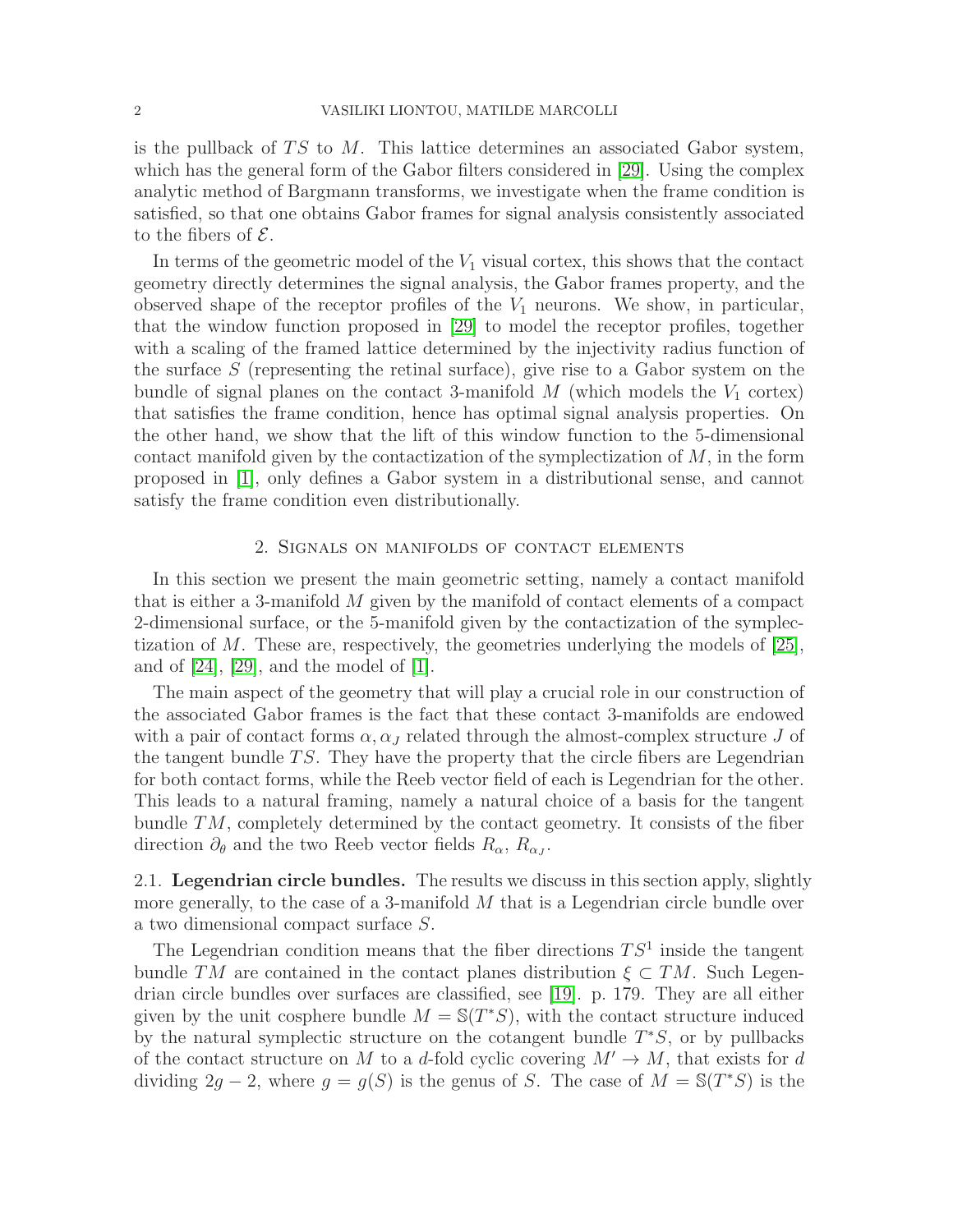manifold of contact elements of S. In the following, we will restrict our discussion to this specific case.

In the geometric models of the  $V_1$  cortex developed in [\[24\]](#page-27-0), [\[29\]](#page-27-1), [\[28\]](#page-27-2), the surface S represents the retinal surface, while the fiber direction in the Legendrian circle bundle  $\overline{M} = \mathbb{S}(T^*S)$  represents an additional orientation variable, which keeps track of how the tangent orientation in  $TS$  of a curve in S is lifted to a propagation curve in the visual cortex, where a line is represented by the envelope of its tangents rather than as a set of points.

<span id="page-2-1"></span>2.2. Liouville tautological 1-form and almost-complex twist. Given a manifold Y, the cotangent bundle  $T^*Y$  has a canonical Liouville 1-form, given in coordinates by  $\lambda = \sum_i p_i dx^i$ , or intrinsically as  $\lambda_{(x,p)}(v) = p(d\pi(v))$  for  $v \in T_xY$  and  $\pi : T^*Y \to Y$  the bundle projection. The canonical symplectic form on  $T^*Y$  is  $\omega = d\lambda.$ 

Given an almost complex structure  $J$  on  $Y$ , namely a  $(1, 1)$  tensor  $J$  with  $J^2 = -1$ , written in coordinates as  $J = \sum_{k,\ell} J_{\ell}^{k} dx^{\ell} \otimes \partial_{x_{k}}$ , the twist by J of the tautological Liouville 1-form on  $T^*Y$  is given by

$$
\lambda_J := \sum_{k,\ell} p_k J_{\ell}^k dx^{\ell},
$$

the 2-form  $\omega_J = d\lambda_J$  satisfies

$$
\omega_J(\cdot,\cdot)=\omega(\hat{J}\cdot,\cdot),
$$

where in local coordinates

$$
\hat{J} = \begin{pmatrix} J^i_j & 0 \\ \sum_k p_k (\partial_{x_j} J^k_i - \partial_{x_i} J^k_j) & J^j_i \end{pmatrix},
$$

see for instance [\[4\]](#page-26-1).

In particular, in the case of a Riemann surface S, with coordinates  $z = x + iy$ on S and  $p = (u, v)$  in the cotangent fiber, the tautological 1-form is locally of the form  $\lambda = u dx + v dy$ , with  $\omega = du \wedge dx + dv \wedge dy$ . The twisted tautological form with respect to J given by multiplication by the imaginary unit,  $J : (u, v) \mapsto (-v, u)$ , given by  $\lambda_J = -v dx + u dy$ , with  $\omega_J = -dv \wedge dx + du \wedge dy$ .

**Proposition 2.1.** On the contact 3-manifold  $M_w = \mathbb{S}_w(T^*S)$ , given by the cosphere bundle of radius w, consider the contact 1-form  $\alpha$  induced by the tautological Liouville 1-form  $\lambda$  and the contact 1-form  $\alpha_J$  determined by the twisted  $\lambda_J$ . The contact planes of these two contact structures intersect along the circle direction  $\partial_{\theta}$ . The Reeb field  $R_{\alpha}$  of  $\alpha$  is Legendrian for  $\alpha$ <sub>J</sub> and the Reeb field  $R_{\alpha}$  is Legendrian for  $\alpha$ . The twist *J* fixes the  $\partial_{\theta}$  generator and exchanges the generators  $R_{\alpha}$ , and  $R_{\alpha}$ .

*Proof.* On the contact 3-manifold  $M_w = \mathbb{S}_w(T^*S)$ , given by the cosphere bundle of radius w, the contact 1-form induced by the tautological Liouville 1-form  $\lambda$ , written in a chart  $(U, z)$  on S with local coordinate  $z = x + iy$ , is given by

<span id="page-2-0"></span>(2.1) 
$$
\alpha = w \cos(\theta) dx + w \sin(\theta) dy,
$$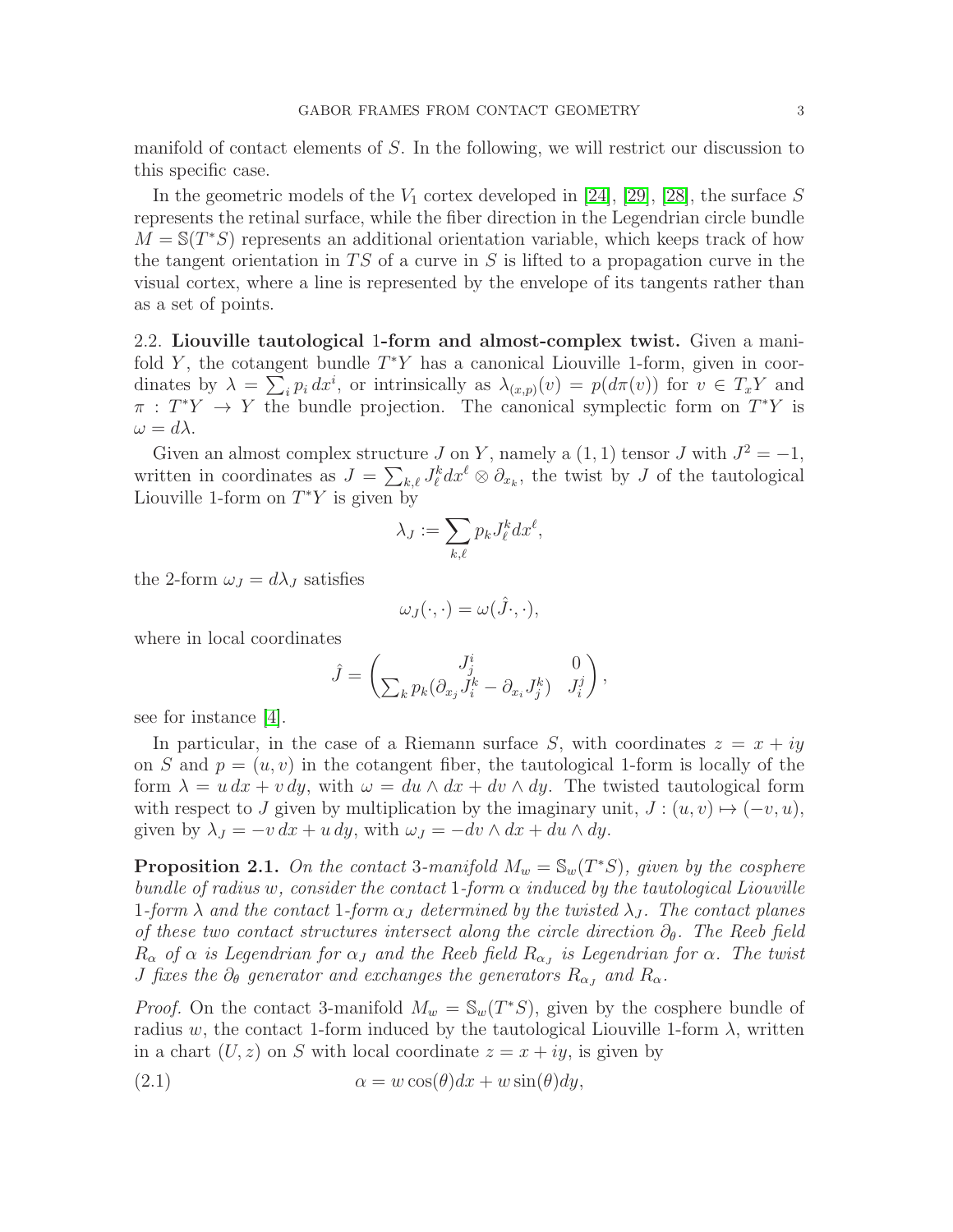where  $(w, \theta)$  are the polar coordinates in the cotangent fibers, and the corresponding contact planes distribution on  $U \times S_w^1$  is generated by the vector fields  $\partial_{\theta}$  and  $-\sin(\theta)\partial_x + \cos(\theta)\partial_y$ , and with the Reeb vector field

<span id="page-3-2"></span>(2.2) 
$$
R_{\alpha} = w^{-1} \cos(\theta) \partial_x + w^{-1} \sin(\theta) \partial_y
$$

The contact structure on  $M_w$  induced by the twisted Liouville 1-form  $\lambda_J$  is given in the same chart  $(U, z)$  by

<span id="page-3-0"></span>(2.3) 
$$
\alpha_J = -w \sin(\theta) dx + w \cos(\theta) dy
$$

with contact planes spanned by  $\partial_{\theta}$  and  $\cos(\theta)\partial_{x} + \sin(\theta)\partial_{y}$  and with Reeb vector field

<span id="page-3-3"></span>(2.4) 
$$
R_{\alpha_J} = -w^{-1}\sin(\theta)\partial_x + w^{-1}\cos(\theta)\partial_y.
$$

 $\Box$ 

<span id="page-3-4"></span>2.3. Symplectization and contactization. Given a contact manifold  $(M, \alpha)$ , with  $\alpha$  a given contact 1-form, one can always form a symplectic manifold  $(M \times \mathbb{R}, \omega)$  with  $\omega = d(e^s \cdot \alpha)$  with  $s \in \mathbb{R}$  the cylinder coordinate. Setting  $w = e^s \in \mathbb{R}^*_+$ , one has  $\omega = dw \wedge \alpha + w \, d\alpha$  on  $M \times \mathbb{R}^*$ . In particular, in the case of the contact manifold  $M = \mathbb{S}(T^*S)$  this gives the following.

**Lemma 2.2.** The complement of the zero section  $T^*S_0 := T^*S \setminus \{0\}$  is the symplectization of the manifold of contact elements  $\mathbb{S}(T^*S)$ , with symplectic form written in a chart  $(U, z)$  of S with  $z = x + iy$  in the form

(2.5) 
$$
\omega = dw \wedge \alpha + w \, d\alpha = du \wedge dx + dv \wedge dy
$$

or with the twisted contact and symplectic forms, given in the same local chart by

<span id="page-3-1"></span>(2.6) 
$$
\omega_J = dw \wedge \alpha_J + w \, d\alpha_J = -dv \wedge dx + du \wedge dy.
$$

for  $(u, v) = (w \cos \theta, w \sin \theta).$ 

Given a symplectic manifold  $(Y, \omega)$ , if the symplectic form is exact,  $\omega = d\lambda$ , then one can construct a contactization  $(Y \times S^1, \alpha)$  with  $\alpha = \lambda - d\phi$ , where  $\phi$  is the angle coordinate on  $S<sup>1</sup>$ . When the symplectic form is not exact, it is possible to construct a contactization if there is some  $\hbar > 0$  such that the differential form  $\omega/\hbar$  defines an integral cohomology class,  $[\omega/\hbar] \in H^2(Y,\mathbb{Z})$ . In this case there is a principal U(1)-bundle S on Y with Euler class  $e(S) = [\omega/\hbar]$ , endowed with a connection  $\nabla$  with curvature  $\nabla^2 = \omega/\hbar$ . This is also known as the *prequantization* bundle. This connection determines a  $U(1)$ -invariant 1-form  $\alpha$  on  $S$ . The non-degeneracy condition for the symplectic form  $\omega$  implies the contact condition for the 1-form  $\alpha$ . Different choices of the potential  $\alpha$  of the connection  $\nabla$  lead to equivalent contact manifolds up to contactomorphisms, see [\[11\]](#page-26-2) for a brief summary of symplectization and contactization.

Lemma 2.3. The contactization of the symplectization of the contact 3-manifold  $M = \mathbb{S}(T^*S)$  is the 5-manifold  $T^*S_0 \times S^1$  with the contact form

$$
\tilde{\alpha} = \lambda - d\phi = w\alpha - d\phi.
$$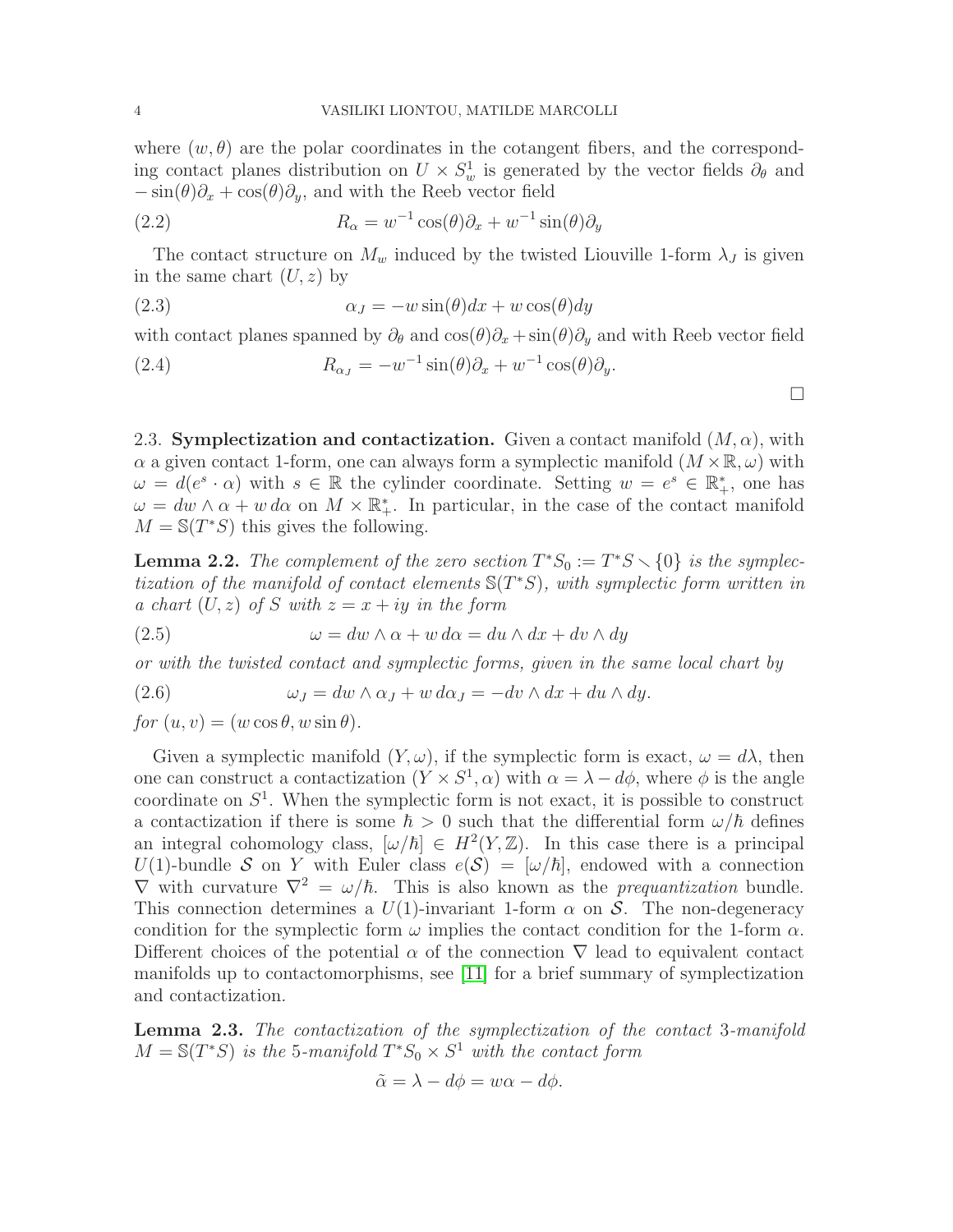Proof. The symplectization of a contact manifold is an exact symplectic manifold, hence it admits a contactization in the simpler form described above. Thus, starting with the contact manifold  $M = \mathbb{S}(T^*S)$  for a 2-dimensional compact surface  $S$ , endowed with the contact form  $\alpha$  as in [\(2.1\)](#page-2-0) that makes M a Legendrian circle bundle, one obtains the symplectization  $T^*S_0$  with Liouville form  $\lambda = w\alpha$ ,  $w = e^s \in \mathbb{R}^*$ , and the contactization of the resulting exact symplectic manifold  $(T^*S_0, \omega = d\lambda)$  is given by  $T^*S_0 \times S^1$  with the contact form  $\tilde{\alpha} = \lambda - d\phi = w\alpha - d\phi$ .

**Remark 2.4.** The twist  $\alpha \mapsto \alpha_J$  of [\(2.3\)](#page-3-0) of the contact structure on  $M = \mathbb{S}(T^*S)$ induces corresponding twists of the symplectization  $\omega \mapsto \omega_J$  as in [\(2.6\)](#page-3-1) and  $\tilde{\alpha} \mapsto$  $\tilde{\alpha}_J = w\alpha_J - d\phi.$ 

Definition 2.5. We write

(2.7)  $S(M) := T^*S_0$  and  $CS(M) := T^*S_0 \times S^1$ ,

for the symplectization  $S(M)$  of  $M = \mathbb{S}(T^*S)$  and the contactization  $\mathcal{CS}(M)$  for this symplectization, endowed with the contact and symplectic forms described above.

In the context of geometric models of the  $V_1$  cortex, the 5-dimensional contact manifold  $\mathcal{CS}(M)$  corresponds to the model for the receptive fields considered in [\[1\]](#page-26-0), where an additional pair of dual variables is introduced, describing phase and velocity of spatial wave propagation.

<span id="page-4-0"></span>2.4. The bundle of signal planes. In the model of receptor profiles in the visual cortex (see [\[24\]](#page-27-0), [\[29\]](#page-27-1)), signals are regarded as functions on the retinal surface and the receptor profiles are modelled by Gabor filters in these and dual variables. When taking into account the underlying geometric model, however, one needs to distinguish between the local variables  $(x, y)$  on a chart  $(U, z = x + iy)$  on the surface S (or the local variables  $(x, y, \theta)$  on the 3-manifold M) and the linear variables in its tangent space  $T_{(x,y)}S$ . Thus, we think of the retinal signal as a collection of compatible signals in the planes  $T_{(x,y)}S$ , as  $(x, y)$  varies in S. We consider a real 2-plane bundle on the 3-manifold M that describes this geometric space where retinal signals are mapped.

**Definition 2.6.** Let  $\mathcal{E}$  be the real 2-plane bundle on the contact 3-manifold  $M =$  $\mathbb{S}(T^*S)$  obtained by pulling back the tangent bundle TS of the surface S to M along the projection  $\pi : \mathbb{S}(T^*S) \to S$  of the unit sphere bundle of  $T^*S$ ,

$$
\mathcal{E} = \pi^* TS.
$$

At each point  $(x, y, \theta) \in M$ , with  $z = x + iy$  the coordinate in a local chart  $(U, z)$  of S, the fiber  $\mathcal{E}_{(x,y,\theta)}$  is the same as the fiber of the tangent bundle  $T_{(x,y)}S$ . Also let  $\mathcal{E}^{\vee}$ be the dual bundle of  $\mathcal{E}$ , namely the bundle of linear functionals on  $\mathcal{E}$ ,

$$
\mathcal{E}^{\vee}=\mathrm{Hom}(\mathcal{E},\mathbb{R}).
$$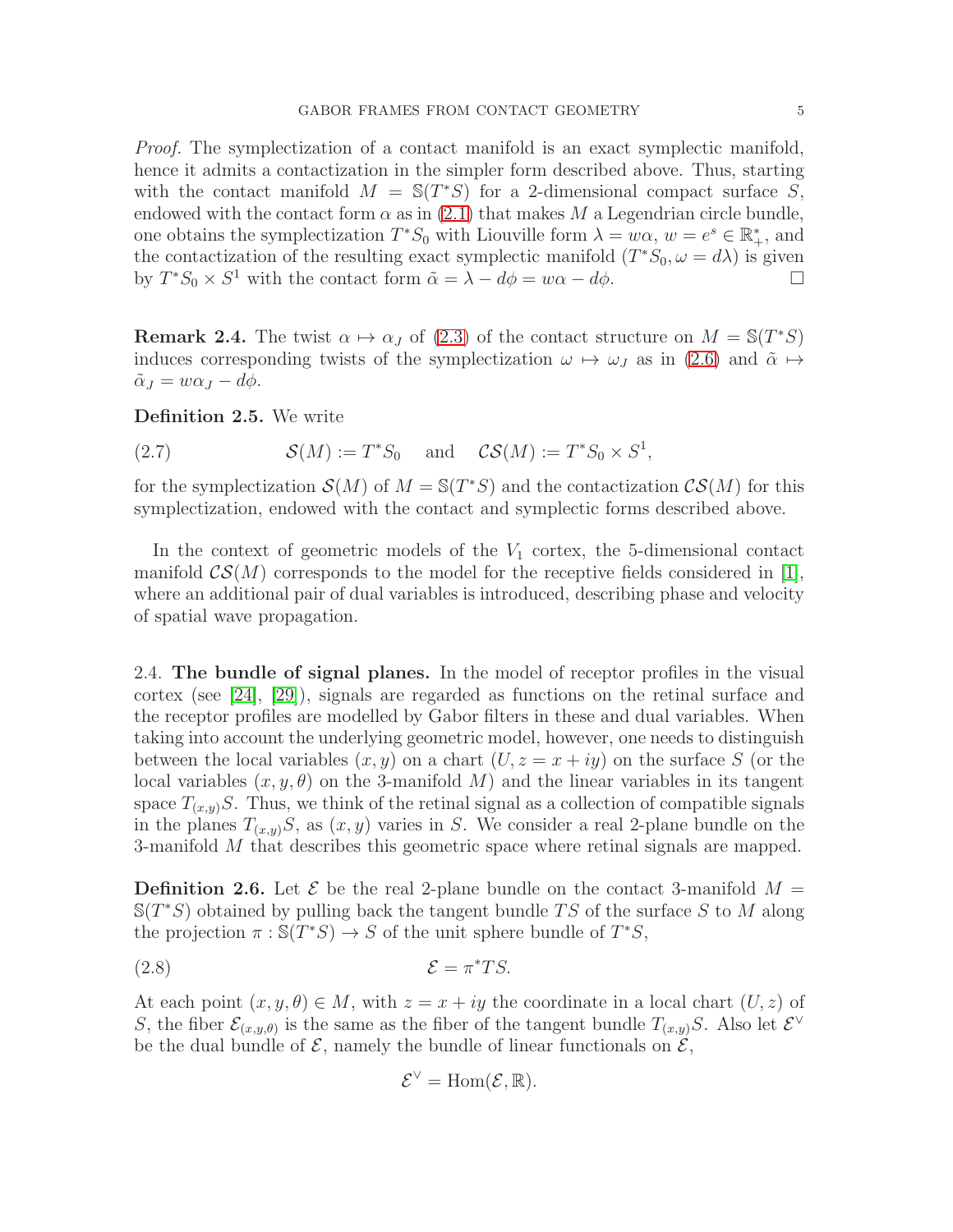Locally the exponential map from  $TS$  to  $S$  allows for a comparison between the description of signals in terms of the linear variables of  $TS$  and the nonlinear variables of S. The linear variables of  $TS$  are the ones to which the Gabor filter analysis applies. Thus, in terms of the contact 3-manifold  $M$ , we think of a signal as a consistent family of signals on the fibers  $\mathcal{E}_{(x,y,\theta)}$ , or equivalently a signal on the total space of the 2plane bundle  $\mathcal{E}$ . The filters in turn will depend on the dual linear variables of  $\mathcal{E}$  and  $\mathcal{E}^{\vee}$ . We make this idea more precise in the next subsections.

2.5. Fourier transform relation and signals. Over a compact Riemannian manifold Y, functions on the tangent and cotangent bundles  $TY$  and  $T^*Y$  are related by Fourier transform in the following way. Let  $\mathcal{S}(TY,\mathbb{R})$  denote the vector space of smooth real valued functions on  $TY$  that are rapidly decaying along the fiber directions, and similarly for  $\mathcal{S}(T^*Y,\mathbb{R})$ . Let  $\langle \eta, v \rangle_x$  denote the pairing of tangent and cotangent vectors  $v \in T_xY$ ,  $\eta \in T_x^*Y$  at a point  $x \in Y$ . One defines

$$
\mathcal{F}: \mathcal{S}(TY, \mathbb{R}) \to \mathcal{S}(T^*Y, \mathbb{R})
$$

$$
(\mathcal{F}\varphi)_x(\eta) = \frac{1}{(2\pi)^{\dim Y}} \int_{T_xY} e^{2\pi i \langle \eta, v \rangle_x} \varphi_x(v) \, d\mathrm{vol}_x(v),
$$

with respect to the volume form on  $T_xY$  induced by the Riemannian metric.

Because of this Fourier transform relation, cotangent vectors in  $T^*Y$  are sometimes referred to as "spatial frequencies".

In the model we are considering, the manifold over which signals are defined is the total space  $\mathcal E$  of the bundle of signal planes introduced in §[2.4](#page-4-0) above, namely real 2-plane bundle  $\mathcal{E} = \pi^* TS$ . We can easily generalize the setting described above, by replacing the pair of tangent and cotangent bundle  $TY$  and  $T^*Y$  of a manifold Y with a more general pair of a vector bundle  $\mathcal{E}$  and its dual  $\mathcal{E}^{\vee}$ . The variables in the fibers of  $\mathcal{E}^{\vee}$  are the spatial frequencies variables of the models of the visual cortex of [\[24\]](#page-27-0), [\[29\]](#page-27-1). In this geometric setting a "signal" is described as follows.

**Definition 2.7.** A signal is a real valued function on the total space  $\mathcal{E}$  of the bundle of signal planes, with  $\mathcal{I} \in L^2(\mathcal{E}, \mathbb{R})$ , with respect to the measure given by the volume form of M and the norm on the fibers of  $\mathcal E$  induced by the inner product on TS through the pullback map. A smooth signal is a smooth function that decays to zero at infinity in the fiber directions,  $\mathcal{I} \in C_0^{\infty}(\mathcal{E}, \mathbb{R})$ .

The assumption that  $\mathcal I$  is smooth is quite strong, as one would like to include signals that have sharp contours and discontinuous jumps, but we can assume that such signals are smoothable by convolution with a sufficiently small mollifier function that replaces sharp contours with a steep but smoothly varying gradient.

2.6. Signal analysis and filters. For signals defined over  $\mathbb{R}^n$ , instead of over a more general manifold, signal analysis is performed through a family of filters (wavelets), and the signal is encoded through the coefficients obtained by integration against the filters. Under good conditions on the family of filters, such as the frame condition for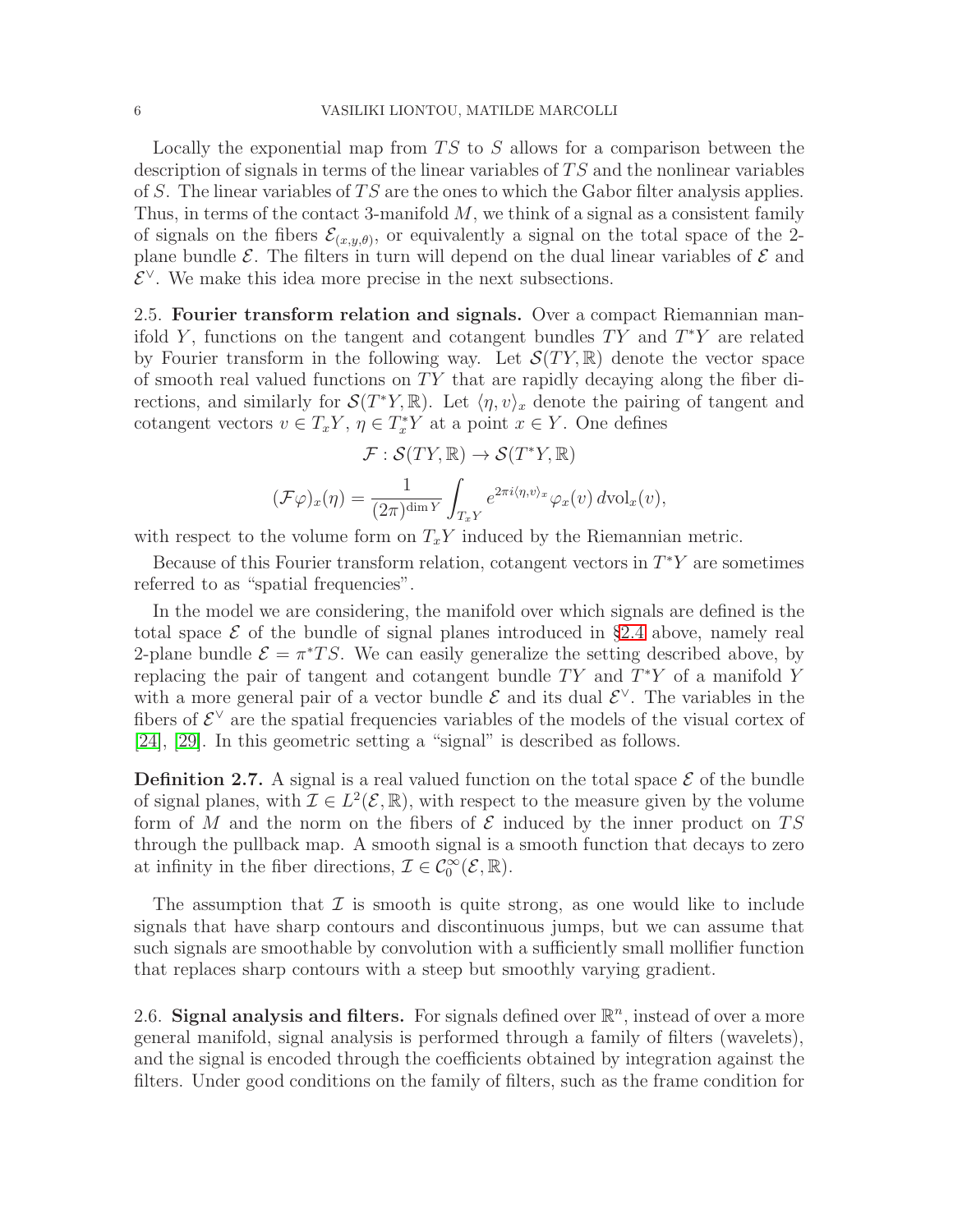Gabor analysis, both the encoding and the decoding maps are bounded operators, so the signal can be reliably recovered from its encoding through the filters.

For signals on manifolds there is in general no good construction of associated filters for signal analysis, although partial results exist involving splines discretization, diffusive wavelets, or special geometries such as spheres and conformally flat manifolds, see for instance [\[3\]](#page-26-3), [\[10\]](#page-26-4), [\[23\]](#page-27-5). One of our goals here is to show that geometric modelling of the visual cortex in terms of contact geometry and the description of receptive fields in terms of Gabor frames suggest a general way of performing signal analysis on a specific class of contact manifolds.

# 3. Gabor filters on the manifold of contact elements

In this section we present a construction of a family of Gabor systems associated to the contact manifolds described in the previous sections. As above we consider a compact Riemann surface S, and its manifold of contact elements  $M = \mathbb{S}(T^*S)$  with the two contact 1-forms  $\alpha$  and  $\alpha$  described in §[2.2](#page-2-1) above.

3.1. Gabor filters and receptor profiles. As argued in  $[8]$ , simple-cells in the  $V_1$ cortex try to localize at the same time the position and the frequency of a signal, and the shape of simple cells is related to their functionality. However, the uncertainty principle in space-frequency analysis implies that it is not possible to detect, with arbitrary precision, both position and momentum. At the same time, the need for the visual system to process efficiently spatiotemporal information requires optimal extraction and representation of images and their structure. Gabor filters provide such optimality, since they minimize the uncertainty, and are therefore regarded as the most suitable functions to model the shape of the receptive profiles.

The hypothesis that receptor field profiles are Gabor filters is motivated by the analytic properties of Gabor frames. In addition to the minimization of the uncertainty principle mentioned above, the frame condition for Gabor systems provides good encoding and decoding properties in signal analysis, with greater stability to errors than in the case of a Fourier basis. It is therefore a reasonable assumption that such systems would provide an optimal form of signal analysis implementable in biological systems. We will be working here under the hypothesis that receptive field profiles in the  $V_1$  cortex are indeed Gabor filters. In this section we show how to obtain such Gabor filters directly from the contact geometry described in the previous section, while in the next section we discuss the frame condition.

3.2. Gabor systems and Gabor frames. We recall here the notion and basic properties of d-dimensional Gabor systems and Gabor frames, see [\[16\]](#page-27-6). Given a point  $\lambda = (s, \xi) \in \mathbb{R}^{2d}$ , with  $s, \xi \in \mathbb{R}^d$ , we consider the operator  $\rho(\lambda)$  on  $L^2(\mathbb{R}^d)$  given by

 $2\pi$   $\frac{1}{2}$ 

(3.1) 
$$
\rho(\lambda) := e^{2\pi i \langle s, \xi \rangle} T_s M_{\xi}
$$

with the translation and modulation operators

(3.2) 
$$
(T_s f)(t) = f(t - s), \qquad (M_{\xi} f)(t) = e^{2\pi i \langle \xi, t \rangle} f(t),
$$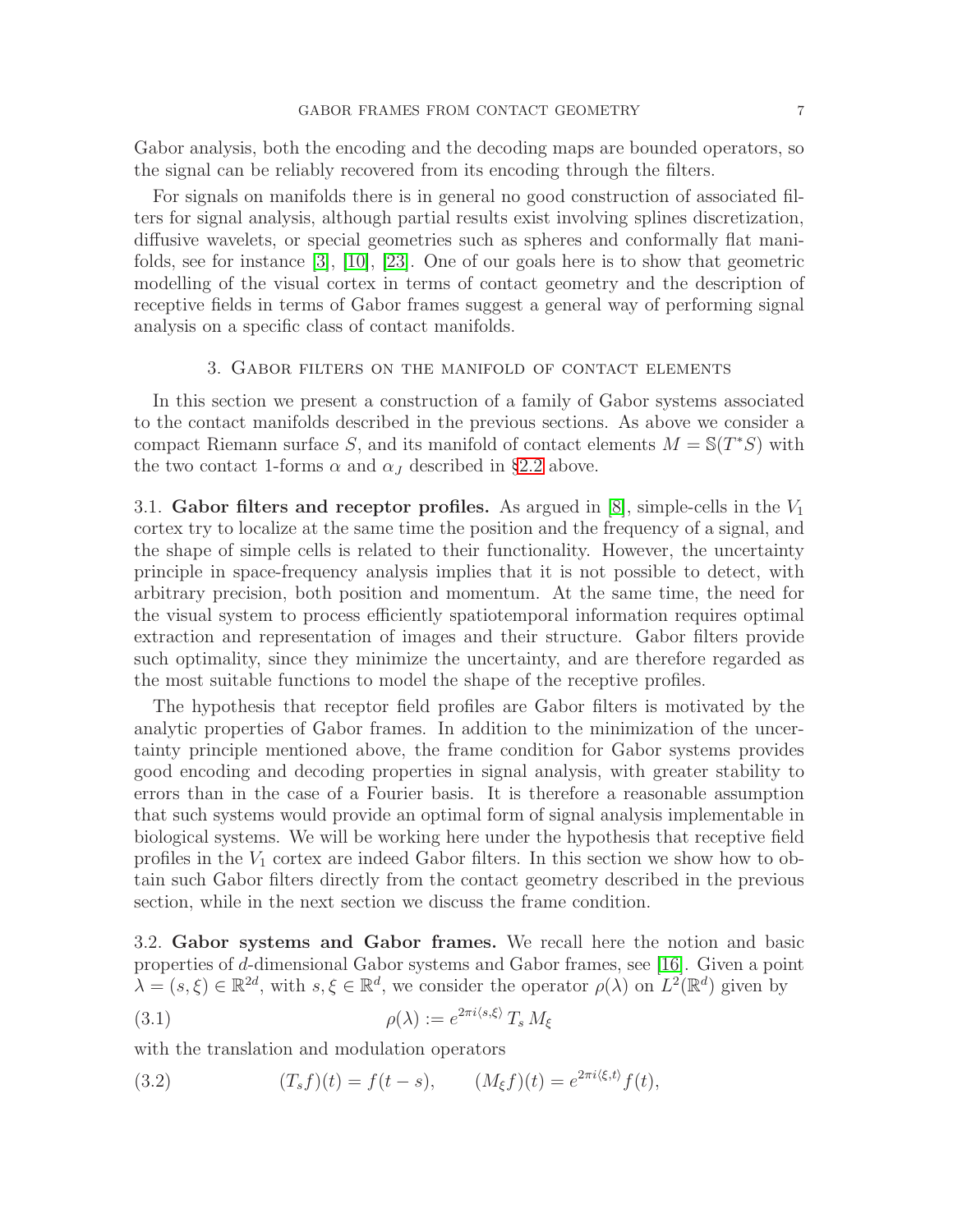which satisfy the commutation relation

<span id="page-7-0"></span>
$$
T_s M_{\xi} = e^{-2\pi i \langle s, \xi \rangle} M_{\xi} T_s.
$$

A Gabor system, for a given choice of a "window function"  $g \in L^2(\mathbb{R}^d)$  and a 2ddimensional lattice  $\Lambda = A\mathbb{Z}^{2d} \subset \mathbb{R}^{2d}$ , for some  $A \in GL_{2d}(\mathbb{R})$ , consists of the collection of functions

(3.3) 
$$
\mathcal{G}(g,\Lambda) = \{\rho(\lambda)g\}_{\lambda \in \Lambda}.
$$

More generally, Gabor systems can be defined in the same way for discrete sets  $\Lambda \subset \mathbb{R}^{2d}$  that are not necessarily lattices. We will consider in this paper cases where the discrete set is a translate of a lattice by some vector. In general, one assumes (see [\[30\]](#page-27-7)) that the discrete set  $\Lambda$  in the construction of the Gabor system is uniformly discrete, namely such that

<span id="page-7-1"></span>
$$
q(\Lambda) = \inf \{ ||\lambda - \lambda'|| |, \lambda, \lambda' \in \Lambda, \ \lambda \neq \lambda' \} > 0.
$$

This is clearly satisfied in the case where  $\Lambda$  is a translate of a lattice.

A Gabor system  $\mathcal{G}(q,\Lambda)$  as in [\(3.3\)](#page-7-0) is a Gabor frame if the functions  $\rho(\lambda)g$  satisfy the *frame condition*: there are constants  $C, C' > 0$  such that, for all  $h \in L^2(\mathbb{R}^d)$ ,

(3.4) 
$$
C \|h\|_{L^2(\mathbb{R}^d)}^2 \leq \sum_{\lambda} |\langle h, \rho(\lambda)g \rangle|^2 \leq C' \|h\|_{L^2(\mathbb{R}^d)}^2.
$$

The two inequalities in the frame condition ensure that both the encoding map that stores information about signal h into the coefficients  $c_{\lambda}(h) := \langle h, \rho(\lambda)g \rangle$  for  $\lambda \in \Lambda$ , and the decoding map that reconstructs the signal from these coefficients are bounded linear operators. This ensures good encoding and decoding, even though the Gabor frames  $\{\rho(\lambda)g\}$  do not form an orthonormal basis, unlike in Fourier analysis.

Window functions are typically assumed to have a Gaussian shape. It is in general an interesting and highly nontrivial problem of signal analysis to characterize the lattices  $\Lambda$  for which the frame condition [\(3.4\)](#page-7-1) hold, for a given choice of window function, see [\[16\]](#page-27-6).

In the modelling of the  $V_1$  cortex, receptor profiles are accurately modelled by Gabor functions, hence it is natural to consider the question of whether there is a lattice  $\Lambda$ , directly determined by the geometric model of  $V_1$ , with respect to which the receptor profiles are organized into a Gabor frame system. This is the main question we will be focusing on in the rest of this paper.

<span id="page-7-2"></span>3.3. Window function. The construction of Gabor filters we consider here follows closely the model of [\[29\]](#page-27-1), reformulated in a way that more explicitly reflects the underlying contact geometry described in the previous section. We first show how to obtain the mother function (window function) of the Gabor system and then we will construct the lattice that generates the system of Gabor filters.

Let V and  $\eta$  denote, respectively, the linear variables in the fibers  $V \in T_{(x,y)}S \simeq \mathbb{R}^2$ ,  $\eta \in T^*_{(x,y)}S \simeq \mathbb{R}^2$ , with  $\langle \eta, V \rangle_{(x,y)}$  the duality pairing of  $T^*_{(x,y)}S$  and  $T_{(x,y)}\tilde{S}$ . We write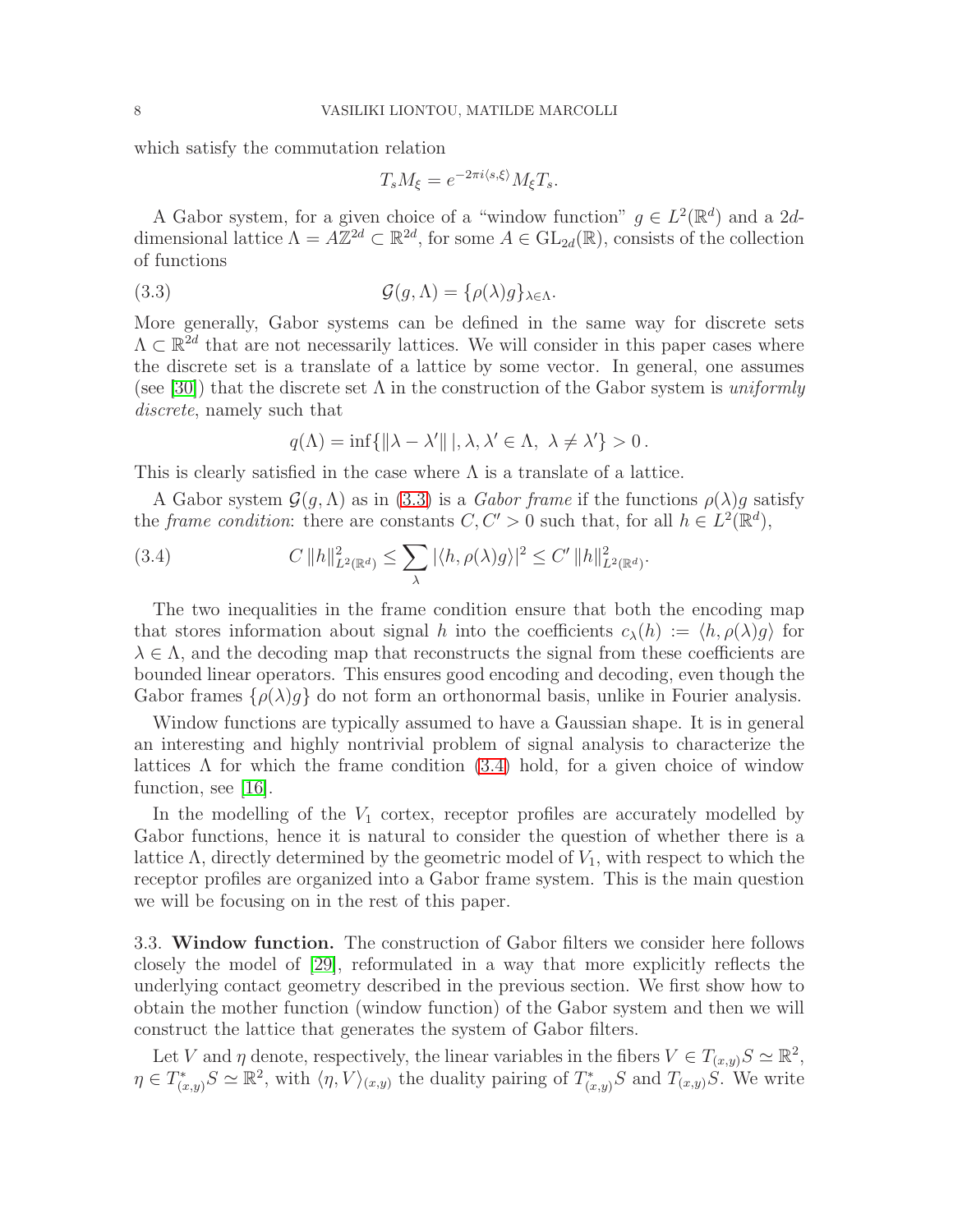$V = (V_1, V_2)$  and  $\eta = (\eta_1, \eta_2)$  in the bases  $\{\partial_x, \partial_y\}$  and  $\{dx, dy\}$  of the tangent and cotangent bundle determined by the choice of coordinates  $(x, y)$  on S.

<span id="page-8-3"></span>**Definition 3.1.** A window function on the bundle  $TS \oplus T^*S$  over S is a smooth real-valued function  $\Phi_0$  defined on the total space of  $TS \oplus T^*S$ , of the form

<span id="page-8-0"></span>(3.5) 
$$
\Phi_{0,(x,y)}(V,\eta) := \exp\left(-V^t A_{(x,y)}V - i\langle \eta, V \rangle_{(x,y)}\right),
$$

where A is a smooth section of  $T^*S \otimes T^*S$  that is symmetric and positive definite as a quadratic form on the fibers of TS, with the property that at all points  $(x, y)$ in each local chart U in S the matrix  $A_{(x,y)}$  has eigenvalues uniformly bounded away from zero,  $Spec(A_{(x,y)}) \subset [\lambda, \infty)$  for some  $\lambda > 0$ .

**Lemma 3.2.** The restriction of a window function  $\Phi_0$  as in [\(3.5\)](#page-8-0) to the bundle  $TS \oplus \mathbb{S}(T^*S)$  determines a real-valued function on the total space of the bundle  $\mathcal{E},$ which in a local chart is of the form

<span id="page-8-2"></span>(3.6) 
$$
\Psi_{0,(x,y,\theta)}(V) := \exp\left(-V^t A_{(x,y)}V - i\langle \eta_\theta, V \rangle_{(x,y)}\right).
$$

*Proof.* Consider the restriction of  $\Phi_0$  to the bundle  $TS \oplus \mathbb{S}_w(T^*S)$  for some  $w > 0$ , over a local chart  $(U, z = x + iy)$  of S. This means restricting the variable  $\eta \in T^*_{(x,y)}S$ to  $\eta = (\eta_1, \eta_2) = (w \cos(\theta), w \sin(\theta)),$  with  $\theta \in S^1$ ,

<span id="page-8-1"></span>(3.7) 
$$
\Phi_{0,(x,y)}|_{TS\oplus \mathbb{S}_w(T^*S)}(V,\theta)=\exp\left(-V^tA_{(x,y)}V-i\langle \eta_\theta,V\rangle_{(x,y)}\right),
$$

with  $\eta_{\theta} = (w \cos(\theta), w \sin(\theta))$ . In particular, we restrict to the case  $w = 1$ .

We can identify the total space of the bundle  $TS \oplus \mathbb{S}(T^*S)$  with the total space of the bundle of signal planes  $\mathcal E$  over  $M = \mathbb S(T^*S)$ . Indeed, the direct sum of two bundles  $E_1, E_2$  over the same base space S is given by

$$
E_1 \oplus E_2 = \{ (e_1, e_2) \in E_1 \times E_2 \mid \pi_1(e_1) = \pi_2(e_2) \}.
$$

Consider the projection onto the second coordinate,  $P : E_1 \oplus E_2 \rightarrow E_2$ . This projection has fibers  $P^{-1}(e_2) = \pi_1^{-1}(\pi_2(e_2))$ . Thus, the total space of the bundle  $E_1 \oplus E_2$ , endowed with the projection P, can be identified with the pullback  $\pi_2^* E_1$  over  $E_2$ , with fibers  $(\pi_2^* E_1)_{e_2} = \{e_i \in E_1 | \pi_1(e_1) = \pi_2(e_2)\}.$ 

Thus, we can write the function in [\(3.7\)](#page-8-1) equivalently as a real-valued function  $\Psi_0$ on the total space of the bundle  $\mathcal E$  over the contact 3-manifold  $M$ , which is of the form (3.6). form  $(3.6)$ .

This provides the reformulation of the Gabor profiles considered in [\[29\]](#page-27-1) in terms of the underlying geometry of the bundle  $\mathcal E$  over  $M$ .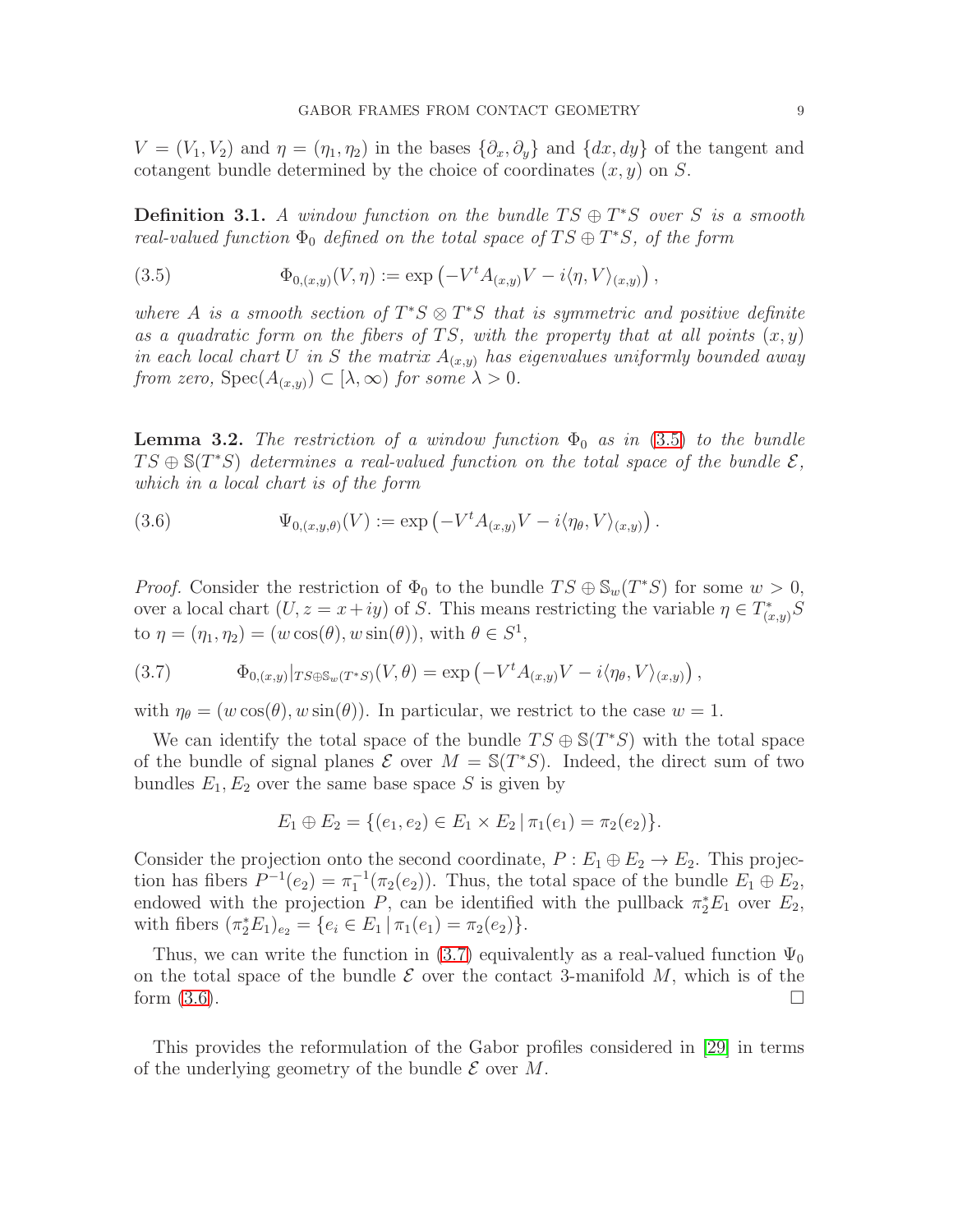3.4. Lattices. As above, consider the bundle of signal planes  $\mathcal{E}$  over  $M = \mathbb{S}(T^*S)$ . The two contact forms  $\alpha$  and  $\alpha$ <sub>J</sub> discussed in Section [2.2](#page-2-1) determine a choice of basis for TM given by the Legendrian circle fiber direction  $\partial_{\theta}$ , together with the two Reeb vector fields  $R_{\alpha}$  and  $R_{\alpha}$ , each of which is Legendrian for the other contact form. Over a local chart U of S, these two vector fields are given by  $(2.2)$ ,  $(2.4)$  and lie everywhere along the TS direction, hence they determine a basis of the fibers  $\mathcal{E}_{(x,y,\theta)}$ of the bundle of signal planes for  $z = x + iy \in U$ .

We denote by  $\{R_{\alpha}^{\vee}, R_{\alpha}^{\vee}\}\$  the dual basis of  $\mathcal{E}^{\vee}$  (over the same chart U of S) characterized by  $\langle R_{\alpha}^{\vee}, R_{\alpha} \rangle = 1, \langle R_{\alpha}^{\vee}, R_{\alpha} \rangle = 0, \langle R_{\alpha}^{\vee}, R_{\alpha} \rangle = 0, \langle R_{\alpha}^{\vee}, R_{\alpha} \rangle = 1$ . By the properties of Reeb and Legendrian vector fields, we can identify the dual basis with the contact forms,  $\{R_{\alpha}^{\vee}, R_{\alpha}^{\vee}\} = \{\alpha, \alpha_{J}\}.$ 

Thus, the contact geometry of M determines a canonical choice of a basis  $\{R_{\alpha}, R_{\alpha J}\}\$ for the bundle  $\mathcal E$  and its dual basis  $\{\alpha, \alpha_J\}$  for  $\mathcal E^{\vee}$ .

This determines bundles of framed lattices (lattices with an assigned basis) over a local chart in M of the form

<span id="page-9-2"></span>(3.8) 
$$
\Lambda_{\alpha,J} := \mathbb{Z} R_{\alpha} + \mathbb{Z} R_{\alpha,j}
$$

<span id="page-9-3"></span>(3.9) 
$$
\Lambda_{\alpha,J}^{\vee} := \mathbb{Z} \alpha + \mathbb{Z} \alpha_J.
$$

where  $\Lambda_{\alpha,J}$  and  $\Lambda_{\alpha,J}^{\vee}$  here can be regarded as a consistent choice of a lattice  $\Lambda_{\alpha,J,(x,y,\theta)}$ (respectively,  $\Lambda_{\alpha,J,(x,y,\theta)}^{\vee}$ ) in each fiber of  $\mathcal{E}$  (respectively, of  $\mathcal{E}^{\vee}$ ). The bundle of framed lattices

$$
(3.10)\quad \Lambda_{\alpha,J} \oplus \Lambda_{\alpha,J}^{\vee}
$$

correspondingly consists of a lattice in each fiber of the bundle  $\mathcal{E} \oplus \mathcal{E}^{\vee}$  over M. We will also equivalently write the bundle of lattices [\(3.10\)](#page-9-0) in the form  $\Lambda + \Lambda_J$  with

(3.11) 
$$
\Lambda = \mathbb{Z} R_{\alpha} \oplus \mathbb{Z} \alpha, \quad \Lambda_J = \mathbb{Z} R_{\alpha_J} \oplus \mathbb{Z} \alpha_J.
$$

In the following, we will often simply use the term "lattice" to indicate bundles of framed lattices over M as above.

<span id="page-9-1"></span>**Lemma 3.3.** The choice of the window function  $\Psi_0$  described in Section [3.3,](#page-7-2) together with the lattice [\(3.10\)](#page-9-0), determine a Gabor system

<span id="page-9-0"></span>
$$
\mathcal{G}(\Psi_0, \Lambda_{\alpha,J} \oplus \Lambda_{\alpha,J}^{\vee})
$$

which consists, at each point  $(x, y, \theta) \in M$  of the Gabor system

$$
\mathcal{G}(\Psi_{0,(x,y,\theta)},\Lambda_{\alpha,J,(x,y,\theta)}\oplus\Lambda_{\alpha,J,(x,y,\theta)}^{\vee})
$$

in the space  $L^2(\mathcal{E}_{(x,y,\theta)}).$ 

*Proof.* The Gabor functions in 
$$
\mathcal{G}(\Psi_0, \Lambda + \Lambda_J)
$$
 are of the form

$$
\rho(\lambda)\Psi_0 = \rho(\xi)\rho(W)\Psi_0 = e^{2\pi i\langle\xi,V\rangle}\Psi_0(V-W),
$$

for  $\lambda = (\xi, W)$  with  $\xi \in \Lambda_{\alpha,J}^{\vee} \subset \mathcal{E}^{\vee}$  and  $W \in \Lambda_{\alpha,J} \subset \mathcal{E}$ .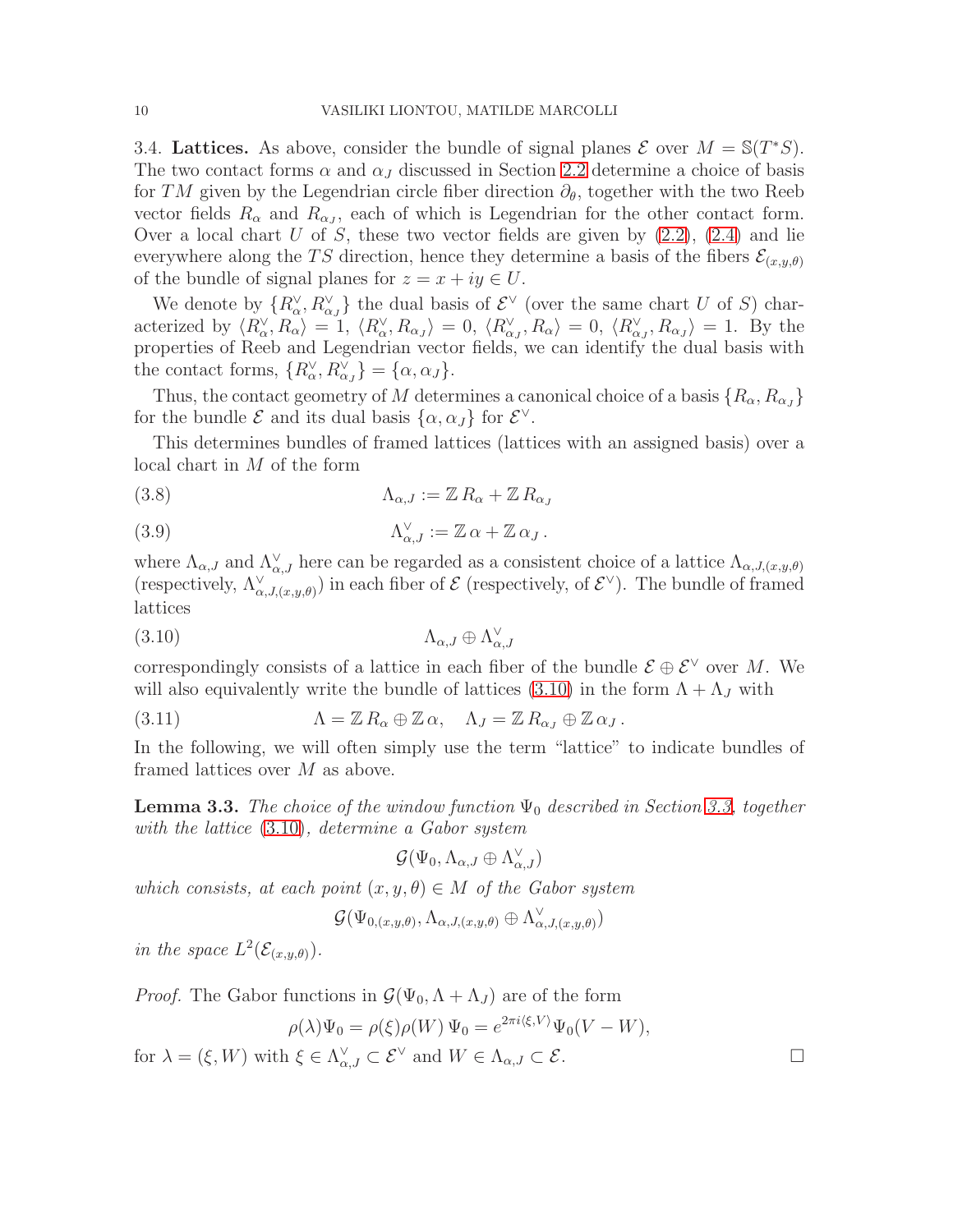<span id="page-10-1"></span>3.5. Injectivity radius function and lattice truncation. In order to adapt this construction to a realistic model of signal processing in the  $V_1$  cortex, one needs to keep into account the fact that in reality only a finite, although large, number of Gabor filters in the collection  $\mathcal{G}(\Psi_0, \Lambda + \Lambda_J)$  contribute to the analysis of the retinal signals. This number is empirically determined by the structure of the neurons in the  $V_1$  cortex. This means that there is some (large) cutoff size  $R_{\text{max}} > 0$  such that the part of the lattice that contributes to the available Gabor filters is contained in a ball of radius  $R_{\text{max}}$ .

There is also an additional constraint that comes from the geometry. Namely, we are using Gabor analysis in the signal planes determined by the vector bundle  $\mathcal E$  to analyze a signal that is originally stored on the retinal surface S. Lifting the signal from S to the fibers of  $\mathcal E$  and consistency or results across nearby fibers is achieved through the exponential map

$$
\exp_{(x,y)}:T_{(x,y)}S\to S
$$

from the tangent bundle of S (of which  $\mathcal E$  is the pullback to M) to the surface. At a given point  $(x, y) \in S$  let  $R_{inj}(x, y) > 0$  be the supremum of all the radii  $R > 0$  such that the exponential map  $\exp_{(x,y)}$  is a diffeomorphism on the ball  $B(0, R)$  of radius R in  $T_{(x,y)}S$ . For a compact surface S, we obtain a continuous *injectivity radius function* given by  $R_{inj}: S \to \mathbb{R}_+^*$  given by  $(x, y) \mapsto R_{inj}(x, y)$ .

Thus, to obtain good signal representations and signal analysis in the signal planes, we want that the finitely many available lattice points that perform the shift operators  $T_W = \rho(W)$  in the Gabor system construction lie within a ball of radius  $R_{inj}$  in the fibers of  $\mathcal{E}$ .

It is reasonable to assume that the maximal size  $R_{\text{max}}$ , determined by empirical data on neurons in the visual cortex, will be in general very large, and in particular larger than the maximum over the compact surface S of the injectivity radius function. This means that, in order to match these two bounds, we need to consider a scaled copy of the lattice  $\Lambda_{\alpha,J}$ . We obtain the following scaling function.

<span id="page-10-3"></span>**Lemma 3.4.** Let  $b_M : M \to \mathbb{R}^*_+$  be the function given by

<span id="page-10-0"></span>(3.12) 
$$
b_M(x,y,\theta) := \frac{R_{inj}(x,y)}{R_{\text{max}}},
$$

where  $R_{inj}(x, y)$  is the injectivity radius function and  $R_{max} > 0$  is an assigned constant. For  $R_{\text{max}} > \max_{(x,y)\in S} R_{inj}(x, y)$ , consider the rescaled lattice (3.13)

<span id="page-10-2"></span>
$$
\Lambda_{b,\alpha,J} := b_M \Lambda_{\alpha,J} = \mathbb{Z} b_M R_\alpha + \mathbb{Z} b_M R_{\alpha,J} \quad \text{and} \quad \begin{cases} \Lambda_b = \mathbb{Z} b_M R_\alpha \oplus \mathbb{Z} \alpha, \\ \Lambda_{b,J} = \mathbb{Z} b_M R_{\alpha,J} \oplus \mathbb{Z} \alpha_J \end{cases}
$$

All the lattice points of the original lattice  $\Lambda_{\alpha,J}$  that are within the ball of radius  $R_{\text{max}}$  correspond to lattice points of the rescaled  $\Lambda_{b,\alpha,J}$  that are within the ball of radius  $R_{inj}(x, y)$  in  $\mathcal{E}_{(x, y, \theta)}$ . In particular, for B a ball of measure 1 in  $\mathcal{E}_{(x, y, \theta)}$ , and

.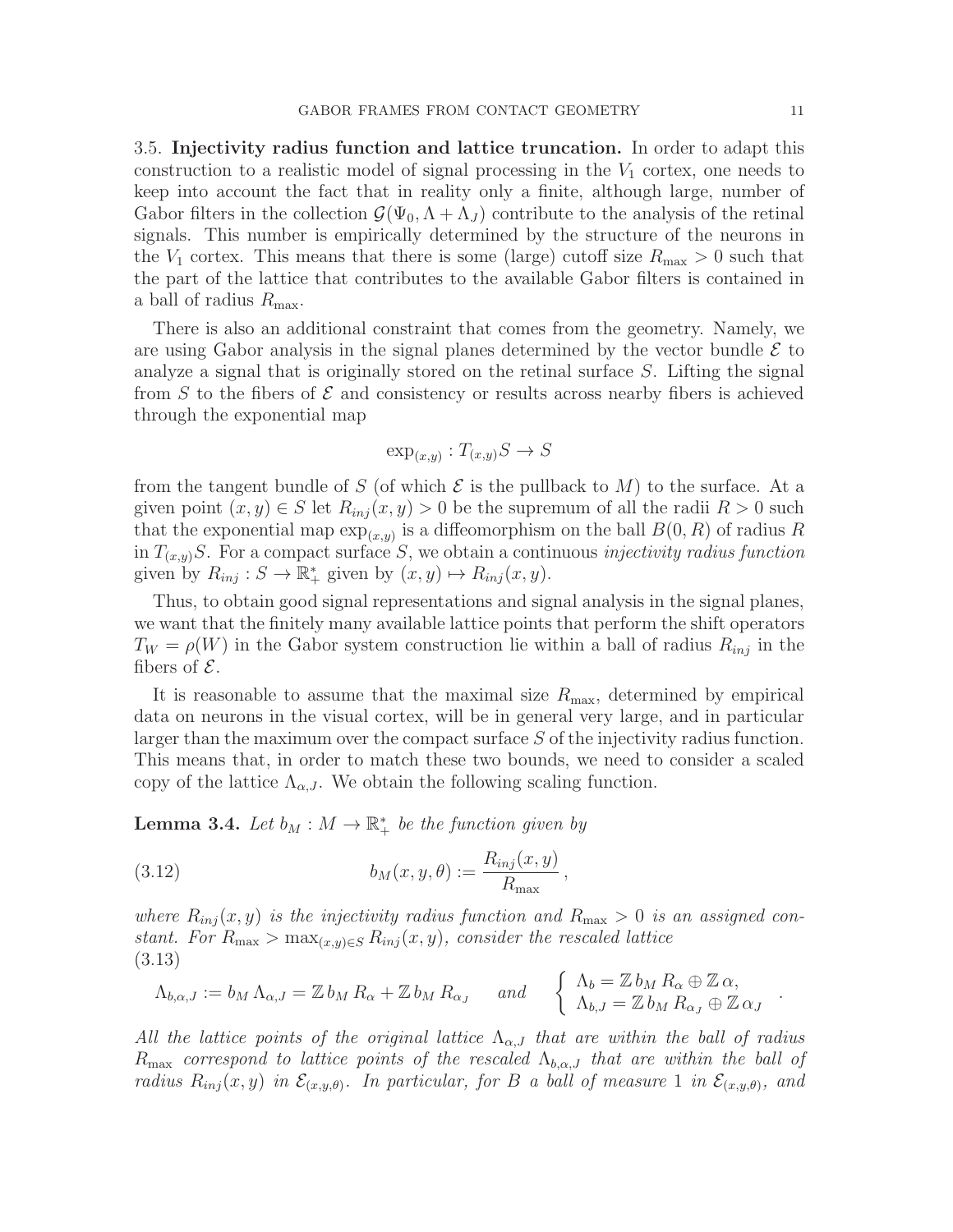$N(r) = \#\{\lambda \in \Lambda_{b,\alpha,J} \cap r \cdot B\},\$  we have

(3.14) 
$$
D^{-}(\Lambda_{b,\alpha,J}) = \liminf_{r \to \infty} \frac{N(r)}{r} = b_M^{-1} > 1.
$$

Proof. The first statement is clear by construction. Moreover, under the assumption that  $R_{\text{max}} > \max_{(x,y)\in S} R_{inj}(x, y)$ , the function  $b_M$  of  $(3.12)$  is everywhere smaller than one,

<span id="page-11-1"></span>(3.15) 
$$
b_M(x, y, \theta) < 1, \quad \forall (x, y, \theta) \in M,
$$

so that the density  $D^{-}(\Lambda_{b,\alpha,J}) > 1$ .

<span id="page-11-0"></span>**Remark 3.5.** Note that we only need to rescale the  $\Lambda_{\alpha,J}$  part of the lattice in  $\mathcal E$  and not the  $\Lambda_{\alpha,J}^{\vee}$  part of the lattice in  $\mathcal{E}^{\vee}$ , since the  $\Lambda_{\alpha,J}^{\vee}$  part only contributes modulation operators  $M_{\xi}$  that do not move the coordinates outside of the injectivity ball of the exponential map, unlike the translation operators  $T_W$  with  $W \in \Lambda_{\alpha,J}$ .

We can also make the choice here to scale both parts of the lattice by the same factor  $b = b_M$ , and work with the scaled lattice  $\Lambda_{b,\alpha,J} \oplus \Lambda_{b,\alpha,J}^{\vee}$  even if the scaling of the modulation part is not necessary by the observation of Remark [3.5](#page-11-0) above. The difference between these two choices can be understood geometrically in the following way. One usually normalizes the choice of the Reeb vector field of a contact form by the requirement that the pairing is  $\langle \alpha, R_{\alpha} \rangle = 1 = \langle \alpha_J, R_{\alpha,J} \rangle$ . However, one can make a different choice of normalization. Scaling only the  $\Lambda_{\alpha,J}$  part of the lattice and not the  $\Lambda_{\alpha,J}^{\vee}$  corresponds to changing this normalization, while scaling both parts means that one maintains the normalization. As will be clear in the argument of Proposition [4.13,](#page-20-0) these two choices are in fact equivalent and give the same signal analysis properties.

#### 4. The Gabor frame condition

We discuss separately the case where, in a local chart  $U$  in  $S$ , the quadratic form A in the window function  $\Psi_0$  is diagonal in the basis  $\{R_\alpha, R_{\alpha_J}\}\$  and the general case where it is not diagonal. The first case has the advantage that it reduces to one-dimensional Gabor systems, for which we can reduce the discussion to a famous result of Lyubarskii and Seip, [\[20\]](#page-27-8), [\[30\]](#page-27-7), after the slightly different form of the window function is accounted for. The more general case can be dealt with along the lines of the results of [\[16\]](#page-27-6) for 2-dimensional Gabor systems. In particular, the analysis of the frame condition relies on the complex analytic technique of Bargmann transform and sampling.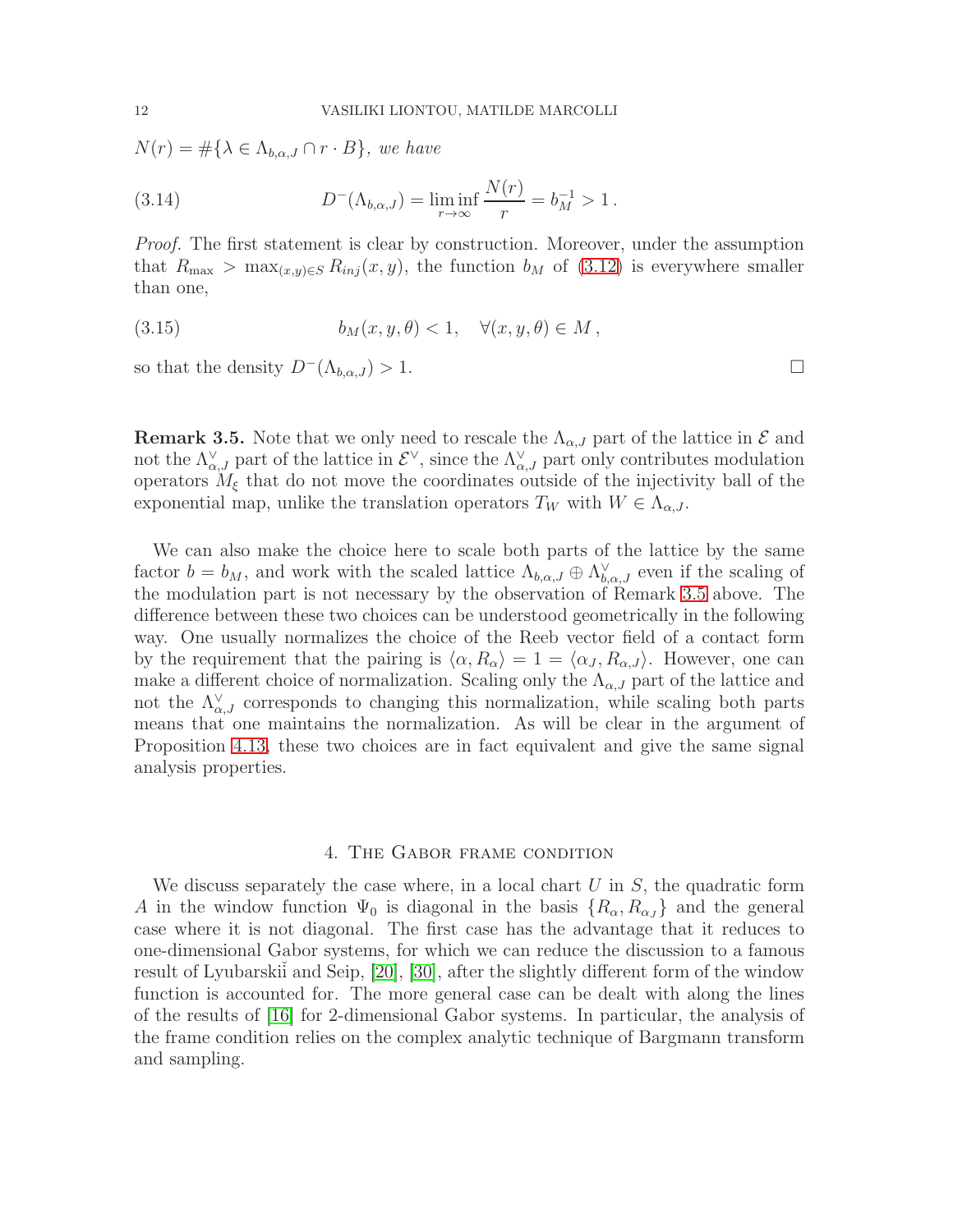4.1. Gabor frame condition. Let  $\mathcal E$  be the bundle of signal planes on the contact 3-manifold M as above. Let  $\Psi_0$  be a window function, which we assume of the form [\(3.6\)](#page-8-2). Suppose given a lattice bundle  $\Lambda$ , namely a bundle over M with fiber isomorphic to  $\mathbb{Z}^4$ , where the fiber  $\Lambda_{(x,y,\theta)}$  is a lattice in  $(\mathcal{E} \oplus \mathcal{E}^{\vee})_{(x,y,\theta)}$ . We form the Gabor system  $\mathcal{G}(\Psi_0,\Lambda)$  as in Lemma [3.3,](#page-9-1) with Gabor functions  $\rho(\lambda_{(x,y,\theta)})\Psi_0|_{\mathcal{E}_{(x,y,\theta)}},$ with  $\lambda_{(x,y,\theta)} \in \Lambda_{(x,y,\theta)}$ .

<span id="page-12-1"></span>**Definition 4.1.** The Gabor system  $\mathcal{G}(\Psi_0, \Lambda)$  satisfies the smooth Gabor frame condtion on M if there are smooth functions  $\mathbb{R}^*_+$ -valued functions  $C, C'$  on the local charts of M, such that the frame condition holds pointwise in  $(x, y, \theta)$ ,

$$
(4.1) \ C_{(x,y,\theta)} \|f\|_{L^2(\mathcal{E}_{(x,y,\theta)})}^2 \leq \sum_{\lambda_{(x,y,\theta)} \in \Lambda_{(x,y,\theta)}} |\langle f, \rho(\lambda_{(x,y,\theta)}) \Psi_0 \rangle|^2 \leq C'_{(x,y,\theta)} \|f\|_{L^2(\mathcal{E}_{(x,y,\theta)})}^2.
$$

Note that, although, the manifold  $M$  is compact, so that globally defined continuous functions  $C, C' : M \to \mathbb{R}_+$  would have a minimum and a maximum that are strictly positive and finite, in the condition above we are only requiring that the functions  $C, C'$  are defined on the local charts, without necessarily extending globally to M. Indeed, since global vector fields on an orientable compact surface S necessarily have singularities (unless  $S = T<sup>2</sup>$ ), the frame condition will not in general extend globally, while it holds locally within each chart, with not necessarily uniformly bounded  $C, C'$ . If these functions extend globally to  $M$ , then a stronger global frame condition

$$
C_{\min} ||f||_{L^{2}(\mathcal{E}_{(x,y,\theta)})}^{2} \leq \sum_{\lambda_{(x,y,\theta)} \in \Lambda_{(x,y,\theta)}} |\langle f, \rho(\lambda_{(x,y,\theta)}) \Psi_{0} \rangle|^{2} \leq C'_{\max} ||f||_{L^{2}(\mathcal{E}_{(x,y,\theta)})}^{2}
$$

would also be satisfied, but one does not expect this to be the case, except in special cases like the parallelizable  $S = T^2$ . In the case directly relevant to the modeling of the primary visual cortex, one assumes that the retinal surface is represented by a chart  $U \subset S$  with  $S = S^2$  a sphere.

4.2. The diagonal case: dimensional reduction. Consider first the case where the quadratic form A in [\(3.6\)](#page-8-2) is diagonal in the basis  $\{R_{\alpha}, R_{\alpha} \}$  of the bundle  $\mathcal{E}$ .

First observe that, in a local chart U of S, the unit vector  $\eta_{\theta} \in T^*S$  is in fact the vector  $\eta_{\theta} = (\cos(\theta), \sin(\theta))$  in the basis  $\{dx, dy\}$ , which is the dual basis element  $\alpha$ , as in  $(2.1)$ . Thus, the window function  $(3.6)$  used in [\[29\]](#page-27-1) is of the form

(4.2) 
$$
\Psi_{0,(x,y,\theta)}(V) = \rho(\frac{1}{2\pi}(0,1))\hat{\Psi}_{0,(x,y,\theta)}(V)
$$

where

(4.3) 
$$
\hat{\Psi}_{0,(x,y,\theta)}(V) := \exp(-V^t A_{(x,y)} V)
$$

and  $(0, -1) \in \Lambda$  is the covector  $-\eta_{\theta}(x, y) = \alpha|_{(x, y, \theta)}$ . Thus, the Gabor system can be equivalently described as

<span id="page-12-0"></span>
$$
\mathcal{G}(\Psi_0, \Lambda + \Lambda_J) = \mathcal{G}(\hat{\Psi}_0, \hat{\Lambda} + \Lambda_J)
$$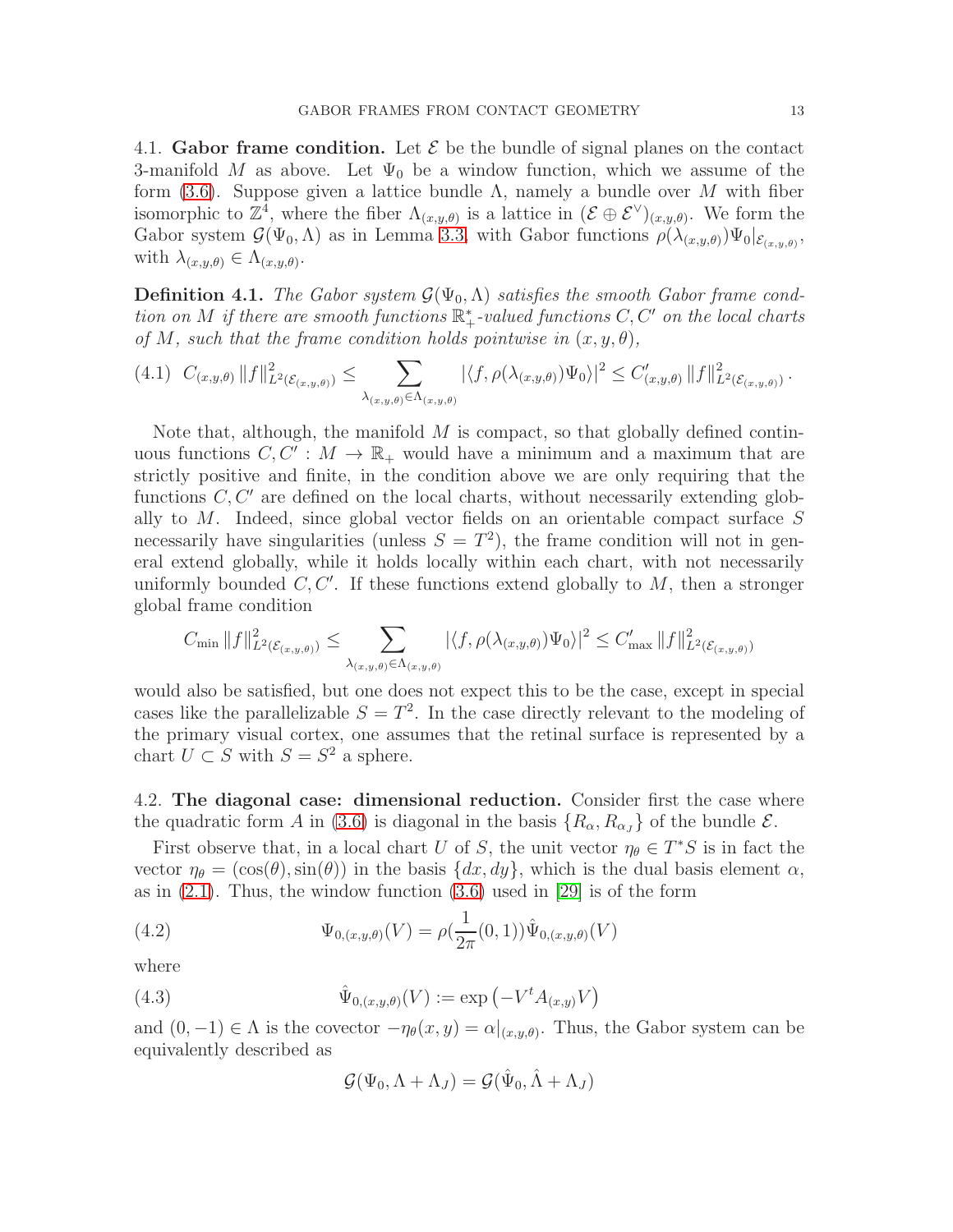(4.4)  
\n
$$
\hat{\Lambda} = \xi_0 + \Lambda = \{ (W, \xi) \in \mathcal{E} \oplus \mathcal{E}^{\vee} \mid W \in \mathbb{Z}R_{\alpha}, \ \xi \in \xi_0 + \mathbb{Z}\alpha \} \quad \text{with } \xi_0 := -\frac{1}{2\pi} \alpha \in \mathcal{E}^{\vee}.
$$

Note that  $\hat{\Lambda}$  is no longer a lattice (a discrete abelian *subgroup* in each fiber  $\mathcal{E}_{(x,y,\theta)}$  ⊕  $\mathcal{E}_{(x,y,\theta)}^{\vee}$  in the local chart): it is however a uniformly discrete set given by the translate  $\xi_0 + \Lambda$ .

**Lemma 4.2.** If the quadratic form A in [\(3.6\)](#page-8-2) is diagonal,  $A = \text{diag}(\kappa_1^2, \kappa_2^2)$ , in the basis  $\{R_\alpha, R_{\alpha J}\}\,$  of  $\mathcal E$  in a local chart, then the Gabor frame condition for  $\mathcal G(\Psi_0, \Lambda +$  $(\Lambda_J)$  is equivalent to the frame condition for two uncoupled problems for the onedimensional Gabor systems  $\mathcal{G}(\psi_0, \Lambda)$  and  $\mathcal{G}(\phi_0, \Lambda_J)$ , with  $\psi_0(V_1) = \exp(-\kappa_1^2 V_1^2 - iV_1)$ and  $\phi_0(V_2) = \exp(-\kappa_2^2 V_2^2)$ .

*Proof.* Given the duality pairing relations between the contact forms  $\alpha$ ,  $\alpha$ , and their Reeb vector fields  $R_{\alpha}$  and  $R_{\alpha}$ , if we write the vectors  $V \in \mathcal{E}_{(x,y,\theta)}$  in coordinates  $V = V_1 R_\alpha + V_2 R_{\alpha J}$  over the local chart, then the window function is written in the form

$$
\Psi_{0,(x,y,\theta)}(V_1,V_2) = \exp(-\kappa_1^2 V_1^2 - iV_1) \cdot \exp(-\kappa_2^2 V_2^2) = \psi_0(V_1) \cdot \phi_0(V_2),
$$

and the Gabor system is of the form

$$
(\rho(\lambda)\Psi_0)(V) = (\rho(\lambda_1)\psi_0)(V_1) \cdot (\rho(\lambda_2)\phi_0)(V_2)
$$
  

$$
\lambda_1 = (\xi_1, W_1) \in \Lambda \quad \text{and} \quad \lambda_2 = (\xi_2, W_2) \in \Lambda_J.
$$

This means that, in this case, the Gabor frame condition problem for  $\mathcal{G}(\Psi_0, \Lambda + \Lambda_J)$ reduces to two uncoupled problems for the one-dimensional Gabor systems  $\mathcal{G}(\psi_0,\Lambda)$ and  $\mathcal{G}(\phi_0,\Lambda_J)$ . The frame condition for  $\mathcal{G}(\Psi_0,\Lambda+\Lambda_J)$  is satisfied iff it is satisfied for  $\mathcal{G}(\psi_0,\Lambda)$  and  $\mathcal{G}(\phi_0,\Lambda_J)$ , where the first problem, by the discussion above, is equivalent to the frame condition for the system  $\mathcal{G}(\hat{\psi}_0, \hat{\Lambda})$  with  $\hat{\Lambda} = \xi_0 + \Lambda$  and  $\hat{\psi}_0(V_1) =$  $\exp(-\kappa_1^2 V_1^2)$ ).

# <span id="page-13-0"></span>**Proposition 4.3.** The functions in the Gabor system  $\mathcal{G}(\Psi_0, \Lambda + \Lambda_J)$  are not frames.

Proof. The second case above is a one-dimensional Gabor system with a Gaussian window function  $g(t) = e^{-\kappa^2 t^2}$  and the lattice  $\mathbb{Z}^2$ , while the first case is a onedimensional Gabor system with a modified window function of the form  $g(t)$  =  $e^{-\kappa^2 t^2 - iat}$  and the lattice  $\mathbb{Z}^2$  or equivalently a window function  $\hat{g}(t) = e^{-\kappa^2 t^2}$  and the discrete set  $(0, a) + \mathbb{Z}^2$ .

For a lattice  $\Lambda = A\mathbb{Z}^d$  with  $A \in GL_d(\mathbb{R})$  the density is given by  $s(\Lambda) = |\det(A)|$ . In particular it is  $s(\Lambda) = 1$  for the standard lattice  $\mathbb{Z}^2$ . The *density theorem* for Gabor frames, [\[18\]](#page-27-9) (see also Propositio 2 of [\[16\]](#page-27-6)), states that if a Gabor system  $\mathcal{G}(q,\Lambda)$ is a frame in  $L^2(\mathbb{R}^d)$  and the window is a rapid decay function  $g \in \mathcal{S}(\mathbb{R}^d)$ , then necessarily  $s(\Lambda)$  < 1. Thus, these one-dimensional Gabor systems are not frames, hence the original system  $\mathcal{G}(\Psi_0, \Lambda + \Lambda_J)$  also does not satisfy the frame condition.  $\Box$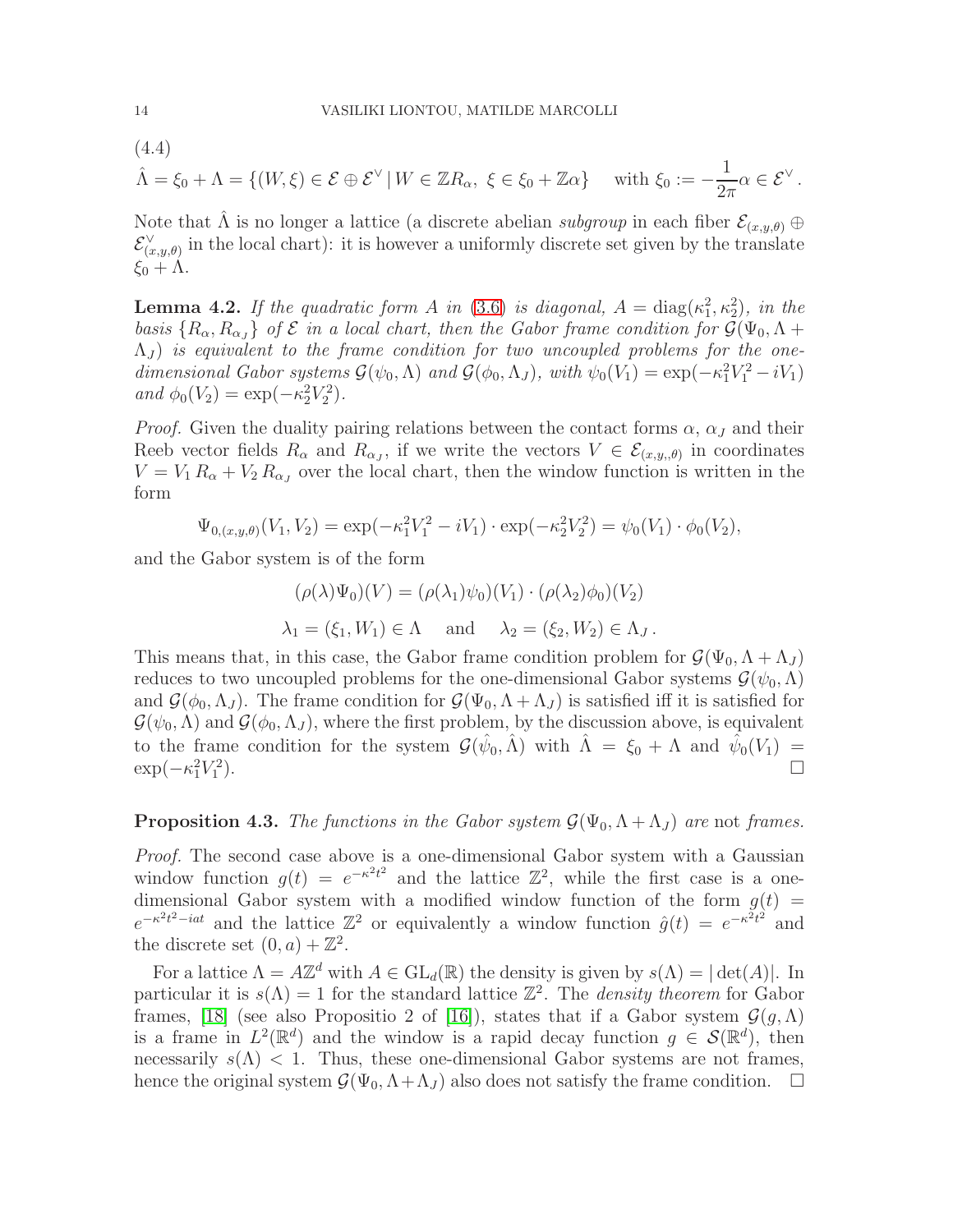On the other hand, the situation changes when one takes into account the scaling of the lattice discussed in Section [3.5.](#page-10-1)

<span id="page-14-1"></span>**Proposition 4.4.** Consider the rescaled lattices  $\Lambda_{b,\alpha,J}$ ,  $\Lambda_b$ ,  $\Lambda_{b,J}$  of [\(3.13\)](#page-10-2). The system  $\mathcal{G}(\Psi_0, \Lambda_b + \Lambda_{b,J})$  does satisfy the frame condition.

*Proof.* The Gabor frame question for the system  $\mathcal{G}(\Psi_0, \Lambda_b + \Lambda_{b,J})$  reduces to the question of whether the one-dimensional systems  $\mathcal{G}(\phi_0, \Lambda_{b,J})$  and  $\mathcal{G}(\hat{\psi}_0, \hat{\Lambda}_b)$  with  $\hat{\Lambda}_b =$  $\xi_0 + \Lambda_b$  are frames.

In the case of one-dimensional systems, there is a complete characterization of when the frame condition is satisfied, [\[20\]](#page-27-8), [\[30\]](#page-27-7), [\[31\]](#page-27-10). This characterization is obtained by reformulating the problem in terms of a complex analysis problem of sampling and interpolation in Bargmann–Fock spaces. In the case of a Gaussian window function  $\psi$  and a uniformly discrete set  $\Lambda \subset \mathbb{R}^2$ , it is proved in [\[30\]](#page-27-7) that the Gabor system  $\mathcal{G}(\psi,\Lambda)$  is a frame if and only if the lower Beurling density satisfies  $D^{-}(\Lambda) > 1$ , where

$$
D^{-}(\Lambda) = \lim_{r \to \infty} \inf \frac{N_{\Lambda}^{-}(r)}{r^2},
$$

with  $N_{\Lambda}^-(r)$  the smallest number of points of  $\Lambda$  contained in a scaled copy  $r\mathcal{I}$  of a given set  $\mathcal{I} \subset \mathbb{R}^2$  of measure one, with measure zero boundary. The value  $D^{-}(\Lambda)$ is independent of the choice of the set  $\mathcal{I}$ . In the case of a rank two lattice this corresponds to the condition  $s(\Lambda) < 1$ , which is therefore also sufficient.

Thus, the one-dimensional systems  $\mathcal{G}(\phi_0, \Lambda_{b,J})$  and  $\mathcal{G}(\hat{\psi}_0, \hat{\Lambda}_b)$  are frames if and only if  $s(\Lambda_{b,J})$  < 1 and  $s(\Lambda_b)$  < 1, since the translate  $\hat{\Lambda}_b$  and  $\Lambda_b$  have the same lower Beurling density. Since the scaling function satisfies  $b_M < 1$  everywhere on M, as in [\(3.15\)](#page-11-1), we have seen in Lemma [3.4](#page-10-3) that these conditions are satisfied. It follows that the Gabor system  $\mathcal{G}(\Psi_0, \Lambda_b + \Lambda_{b,J})$  is a frame.

4.3. The non-diagonal case: Bargmann transform. In the more general case where the quadratic form in  $\Psi_0$  is not necessarily diagonal in the basis  $\{R_\alpha, R_{\alpha, J}\}\$ in a local chart, the question of whether the Gabor system  $\mathcal{G}(\Psi_0, \Lambda_b + \Lambda_{b,J})$  satisfies the frame condition can still be reformulated in terms of sampling and interpolation in Bargmann–Fock spaces, see [\[16\]](#page-27-6).

4.3.1. Bargmann transform and Gabor frames. The Bargmann transform of a function f in  $\mathring{L}^2(\mathbb{R}^n)$  is defined as

<span id="page-14-0"></span>(4.5) 
$$
\mathcal{B}f(z) = \int_{\mathbb{R}^n} f(t)e^{2\pi t \cdot z - \pi t^2 - \frac{\pi}{2}z^2} dt,
$$

where, for  $z \in \mathbb{C}^{2n}$  we write  $z = x + iw$  for some  $x, w \in \mathbb{R}^n$  and  $z^2 = (x + iw) \cdot (x + iw) =$  $x \cdot x - y \cdot y + i2x \cdot w$  and  $|z|^2 = x^2 + w^2$ . It is a unitary transformation from  $L^2(\mathbb{R}^n)$ to the Bargmann–Fock space  $\mathcal{F}_n^2$ , which consists of entire functions of  $z \in \mathbb{C}^n$  with finite norm

(4.6) 
$$
||F||_{\mathcal{F}_n^2}^2 = \int |F(z)|^2 e^{-\pi |z|^2} dz < \infty,
$$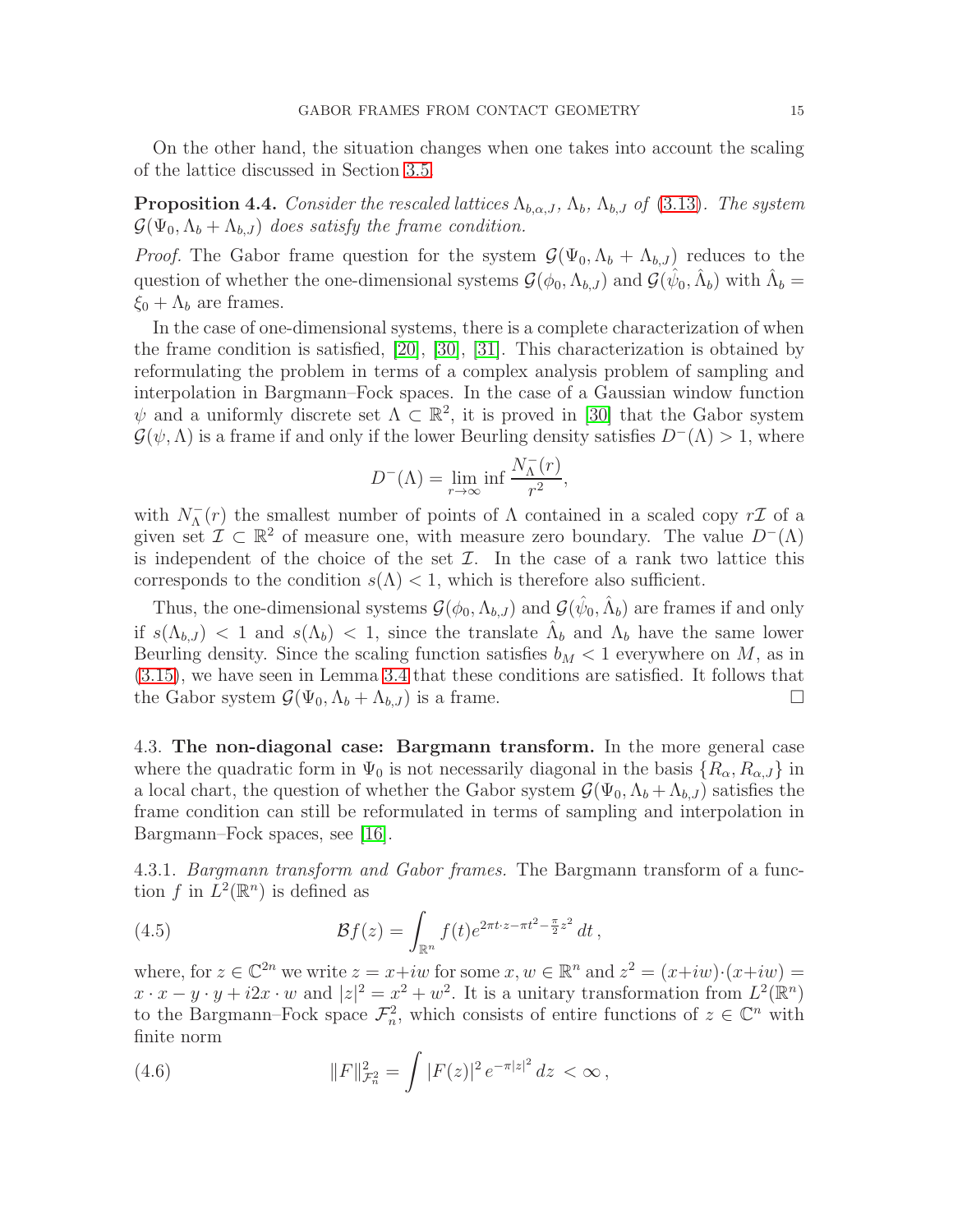induced by the inner product

$$
\langle F, G \rangle_{\mathcal{F}_n^2} = \int_{\mathbb{C}^n} F(z) \, \overline{G(z)} \, e^{-\pi |z|^2} \, dz \, .
$$

We also consider the Bargmann–Fock space  $\mathcal{F}_n^{\infty}$ , which is the space of entire functions on  $\mathbb{C}^n$  with

(4.7) 
$$
||F||_{\mathcal{F}_n^{\infty}}^2 = \sum_{z \in \mathbb{C}^n} |F(z)| e^{-\frac{\pi |z|^2}{2}} < \infty.
$$

There is a well known relation between the Bargmann transform and Gabor systems with Gaussian window function, see for instance [\[15\]](#page-27-11), [\[16\]](#page-27-6). In our setting, because of the form [\(4.2\)](#page-12-0) of the window function, we need a simple variant of this relation between Gabor systems and Bargmann transform which we now illustrate.

A set  $\Lambda \subset \mathbb{C}^n$  is a *sampling set* for  $\mathcal{F}^2_n$  if there are constants  $C, C' > 0$ , such that, for all  $F \in \mathcal{F}_n^2$ ,

$$
C \cdot ||F||_{\mathcal{F}_n^2}^2 \le \sum_{\lambda \in \Lambda} |F(\lambda)|^2 e^{-\pi |\lambda|^2} \le C' \cdot ||F||_{\mathcal{F}_n^2}^2.
$$

A set  $\Lambda \subset \mathbb{C}^n$  is a set of uniqueness for  $\mathcal{F}_n^{\infty}$  if a function  $F \in \mathcal{F}_n^{\infty}$  satsifying  $F(\lambda) = 0$ for all  $\lambda \in \Lambda$  must vanish indentically,  $F \equiv 0$ . For  $\Lambda \subset \mathbb{C}^n$ , let  $\overline{\Lambda} = {\overline{\lambda} \mid \lambda \in \Lambda}$ .

We consider as in [\[17\]](#page-27-12) the modulation spaces  $M^p(\mathbb{R}^n)$  as the space of tempered distributions  $f \in \mathcal{S}'(\mathbb{R}^n)$  with Gabor transform with bounded  $L^p$  norm,  $||V_{\varphi}f||_p < \infty$ , for all  $\varphi \in \mathcal{S}(\mathbb{R}^d)$ , where

$$
V_{\varphi}f = \langle f, M_{\xi}T_x \varphi \rangle = \int_{\mathbb{R}^d} f(t) \overline{\varphi(t-x)} e^{-2\pi i \xi \cdot t} dt.
$$

Similarly, the modulation space  $M^{\infty}(\mathbb{R}^n)$  is the space of tempered distributions  $f \in$  $\mathcal{S}'(\mathbb{R}^n)$  with  $||V_{\varphi}f||_{\infty} < \infty$ , for all  $\varphi \in \mathcal{S}(\mathbb{R}^d)$ .

**Proposition 4.5.** Let  $\Lambda \subset \mathbb{C}^n$  be a lattice and let  $\phi(x) = e^{-\pi |x|^2} e^{-2\pi i a \cdot x} \in L^2(\mathbb{R}^n)$ , for some fixed  $a \in \mathbb{R}^n$ . Then the following conditions are equivalent.

- (1) The Gabor system  $\mathcal{G}(\phi,\Lambda)$  is a frame.
- (2) The set  $\bar{\Lambda}_a := \bar{\Lambda} + ia$  is a sampling set for  $\mathcal{F}_n^2$ .
- (3) The set  $\bar{\Lambda}_a$  is a set of uniqueness for  $\mathcal{F}_n^{\infty}$ .

*Proof.* For the proof of  $1 \iff 2$  it suffices to prove that

$$
|\langle f, M_w T_x \phi \rangle| = |\mathcal{B}(x - i(w+a))|e^{-\frac{\pi |(x-i(w+a))|^2}{2}}.
$$

We have

 $=$ 

$$
V_{\phi}f(x, w) = \int_{\mathbb{R}^n} f(t)e^{-\pi(t-x)^2}e^{-2\pi i(a \cdot (t-x))}e^{-2\pi i(w \cdot t)}dt =
$$
  

$$
= e^{2\pi i(a \cdot x)} \int_{\mathbb{R}^n} f(t)e^{-\pi t^2 + 2\pi tx - \pi x^2}e^{2\pi i(a+w)\cdot t}dt =
$$
  

$$
= e^{2\pi i a \cdot x}e^{-\pi ix \cdot (a+w)}e^{-\frac{\pi}{2}(x^2 + (a+w)^2)} \int_{\mathbb{R}^n} f(t)e^{-\pi t^2}e^{2\pi t \cdot (x - i(w+a))}e^{\frac{\pi}{2}(x - i(a+w))^2}dt.
$$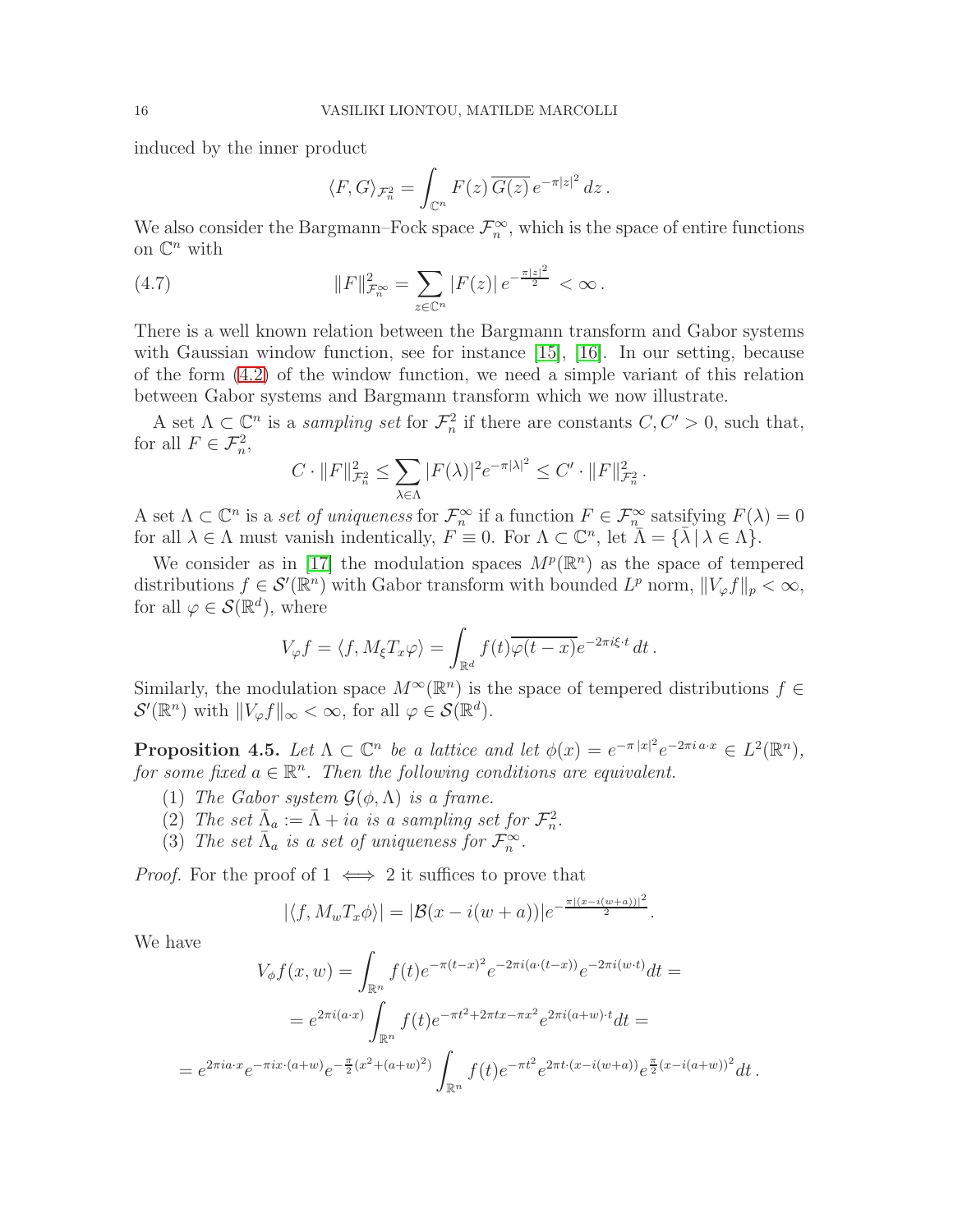Moreover, for  $z' = x + i(w + a)$ ,

$$
V_{\phi}f(x,w) = e^{-\frac{\pi}{2}|z'|^2}e^{-\pi ix\cdot\Im(z')}e^{2\pi i(a\cdot x)}\mathcal{B}f(\overline{z'})
$$

Thus,  $|V_{\phi}f(x,w)| = |\mathcal{B}f(\overline{z'})|e^{-\frac{\pi}{2}|z'|^2} = |\mathcal{B}f(x-i(w+a))|e^{-\frac{\pi|(x-i(w+a))|^2}{2}}$ . Thus, we obtain

$$
\sum_{\lambda \in \Lambda} |V_{\phi} f(\lambda)| = \sum_{z' \in \overline{\Lambda}_a} |\mathcal{B} f(z')| e^{-\frac{\pi}{2}|z'|^2},
$$

and  $\sum_{\lambda \in \Lambda} |V_{\phi} f(\lambda)| \asymp ||f||_{L^2(\mathbb{R}^n)}$  if and only if

$$
\sum_{z' \in \bar{\Lambda}_a} |\mathcal{B} f(z')| e^{-\frac{\pi}{2}|z'|^2} \asymp \|\mathcal{B} f\|_{\mathcal{F}_n^2}.
$$

To prove  $2 \iff 3$ , starting with the assumption that  $\bar{\Lambda}_a$  is a set of sampling for  $\mathcal{F}_n^2$ , let  $F \in \mathcal{F}_n^{\infty}$  be such that  $F(\lambda) = 0$  for all  $\lambda \in \bar{\Lambda}_a$ . The Bargmann-Fock space  $\mathcal{F}_{n}^{\infty}$  is related to the modulation space  $M^{\infty}(\mathbb{R}^{n})$  through the Bargmann transform  $(4.5),$  $(4.5),$ 

$$
\mathcal{F}^\infty_n=\mathcal{B}(M^\infty(\mathbb{R}^n))\,.
$$

Thus, there exists an element  $f \in M^{\infty}(\mathbb{R}^n)$  such that  $\mathcal{B} f = F$ . Thus, we have  $\mathcal{B} f(\lambda) = 0$ , for all  $\lambda \in \bar{\Lambda}_a$ , hence  $\langle f, \pi(\lambda)\phi \rangle = 0$ , for all  $\lambda \in \Lambda$ . The equivalence  $1 \iff 2$  then implies that  $f \equiv 0$ , hence  $F \equiv 0$ .

Conversely, suppose that  $\bar{\Lambda}_a$  is a set of uniqueness for  $\mathcal{F}_n^{\infty}$ . Theorem 3.1 of [\[17\]](#page-27-12) shows that the frame condition for the Gabor system  $\mathcal{G}(\phi,\Lambda)$ , for a window  $\phi \in \mathcal{S}(\mathbb{R}^n)$ , is equivalent to the condition that the Gabor transform map is one-to-one as a map

(4.8) 
$$
V_{\phi}: M^{\infty}(\mathbb{R}^n) \to \ell^{\infty}(\Lambda), \quad V_{\phi}: f \mapsto V_{\phi}f|_{\Lambda}.
$$

Since we have  $\phi \in \mathcal{S}(\mathbb{R}^n)$ , it suffices to prove that the Gabor transform  $f \mapsto V_{\phi}f|_{\bar{\Lambda}_a}$ is one-to-one as a map  $M^{\infty}(\mathbb{R}^n) \to \ell^{\infty}(\bar{\Lambda}_a)$ .

Let D denote the map  $D: M^{\infty}(\mathbb{R}^n) \to \ell^{\infty}(\Lambda)$  given by

<span id="page-16-0"></span> $D: f \mapsto {\mathcal{B} f(\lambda)}_{\lambda \in \Lambda}$ 

and let  $T: \ell^{\infty}(\Lambda) \to \ell^{\infty}(\Lambda_a)$  be given by

$$
T: \{c_{\lambda}\}_{\lambda \in \Lambda} \mapsto \{e^{\pi i \lambda_1(\lambda_2 + a)} e^{-|\lambda + (0, a)|^2/2} c_{\lambda}\}_{\lambda + (0, a) \in \Lambda_a},
$$

The operator  $V_{\phi}$  of [\(4.8\)](#page-16-0) is the composite  $V_{\phi} = T \circ D$ , which is injective since both  $T$  and  $D$  are. T and D are.

**Remark 4.6.** In particular this shows that, with the window functions  $\tilde{\phi}(x) = e^{-\pi x^2}$ and  $\phi(x) = e^{-\pi x^2} e^{-2\pi i (a \cdot x)}$ , the Gabor system  $\mathcal{G}(\phi, \Lambda)$  is a frame if and only if  $\mathcal{G}(\tilde{\phi}, \Lambda)$ is a frame.

Indeed, for the window  $\tilde{\phi}$  the system  $\mathcal{G}(\tilde{\phi}, \Lambda)$  is a frame iff the system  $\mathcal{G}(\tilde{\phi}, \Lambda_a)$  is a frame and the latter is equivalent to

$$
\sum_{z\in\bar{\Lambda}}|\mathcal{B} f(z-ia)|e^{-\frac{\pi}{2}|z|^2}\asymp||\mathcal{B} f||_{\mathcal{F}_n^2},
$$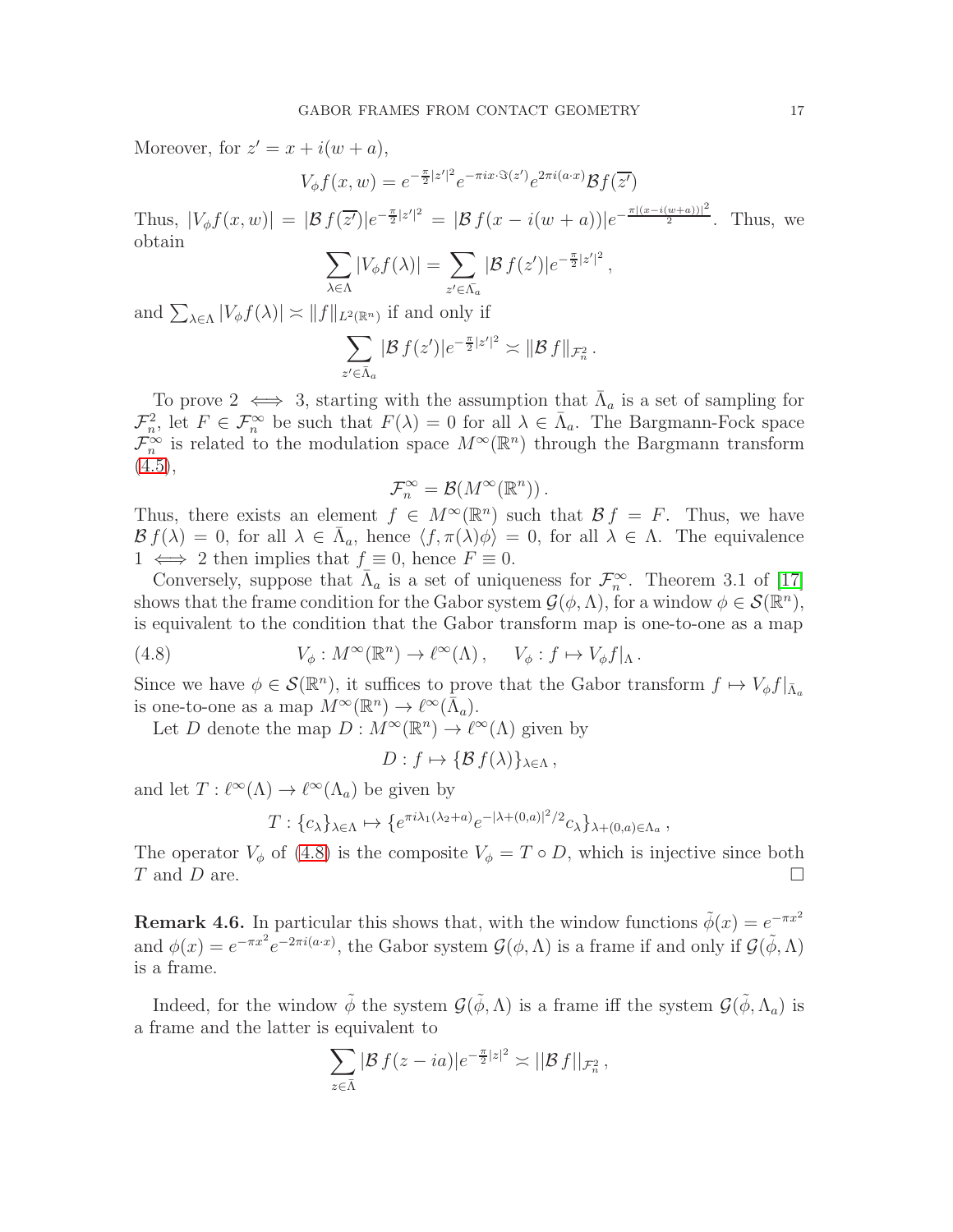which we have seen is equivalent to  $\mathcal{G}(\phi,\Lambda)$  being a frame.

4.3.2. Geometric Bargmann transform. We apply this Bargmann transform argument to our geometric setting. The bundle  $\mathcal E$  is endowed with an almost complex structure, coming from the identification  $\mathcal{E} = \pi^*TS$  with S a Riemann surface, hence the dual  $\mathcal{E}^{\vee}$  can also be endowed with an almost complex structure. However, for the purpose of applying the Bargmann transform argument in our setting, we just need to consider the bundle  $\mathcal{E} \oplus \mathcal{E}^{\vee}$  as a complex 2-plane bundle over M. First note that the local bases  $\{R_{\alpha}, R_{\alpha J}\}$  of  $\mathcal{E}$  and  $\{\alpha, \alpha J\}$  of  $\mathcal{E}^{\vee}$  determine a local isomorphism between  $\mathcal{E}$  and  $\mathcal{E}^{\vee}$ . For  $(W, \eta) \in (\mathcal{E} \oplus \mathcal{E}^{\vee})_{(x,y,\theta)}$ , with  $W = W_1 R_{\alpha} + W_2 R_{\alpha}$ , and  $\eta = \eta_1 \alpha + \eta_2 \alpha_J$ , we define  $J : \mathcal{E} \oplus \mathcal{E}^{\vee} \to \mathcal{E} \oplus \mathcal{E}^{\vee}$  with  $J^2 = -1$  by setting

$$
J(W, \eta) := (\eta, -W) = \eta_1 R_{\alpha} + \eta_2 R_{\alpha} - W_1 \alpha - W_2 \alpha \ldots
$$

We can then take  $W + i\eta := (W, \eta)$  with scalar multiplication by  $\lambda \in \mathbb{C}$ ,  $\lambda = x + iy$ with  $x, y \in \mathbb{R}$  given by  $\lambda \cdot (W + i\eta) = (x + y J)(W, \eta)$ . This gives a fiberwise identification

<span id="page-17-2"></span>(4.9) 
$$
\mathcal{I}: (\mathcal{E} \oplus \mathcal{E}^{\vee})_{(x,y,\theta)} \stackrel{\simeq}{\rightarrow} \mathbb{C}^2 \quad (W,\eta) \mapsto z = (z_1,z_2) = (W_1 + i\eta_1, W_2 + i\eta_2).
$$

Given the choice of a window function  $\Psi_{0,(x,y,\theta)}(V)$  as in [\(3.6\)](#page-8-2), with a quadratic form on the fibers of  $\mathcal E$  over the local chart, determined by a smooth section A of  $T^*S \otimes T^*S$  that is symmetric and positive definite, we consider an associated quadratic form

<span id="page-17-1"></span>
$$
(4.10) \quad \mathcal{Q}: \mathcal{E} \oplus \mathcal{E}^{\vee} \to \mathbb{C}, \qquad \mathcal{Q}_{(x,y,\theta)}(W + i\eta) := W^t A_{(x,y)} W + 2i \langle \eta, W \rangle_{(x,y,\theta)} - \eta^t \eta,
$$

where  $\langle \eta, W \rangle$  is the duality pairing of E and  $\mathcal{E}^{\vee}$ , and  $\eta^t \eta$  denotes the pairing with respect to the metric in  $\mathcal{E}^{\vee}$  determined by the metric on S. We use the notation

<span id="page-17-0"></span>(4.11) 
$$
Q(z) := Q \circ \mathcal{I}^{-1}(z)
$$
 and  $V \bullet z := V^t \frac{A_{(x,y)}}{2\pi} W + i \langle \eta, V \rangle$ .

**Definition 4.7.** The Bargmann transform of a function  $f \in L^2(\mathcal{E}, \mathbb{C})$  is a function  $\mathcal{B} f : \mathcal{E} \oplus \mathcal{E}^{\vee} \to \mathbb{C}$  defined fiberwise by (4.12)

<span id="page-17-4"></span>
$$
(\mathcal{B} f)|_{(\mathcal{E} \oplus \mathcal{E}^{\vee})_{(x,y,\theta)}}(W,\eta) := \int_{\mathcal{E}_{(x,y,\theta)}} f|_{\mathcal{E}_{(x,y,\theta)}}(V) e^{2\pi V \bullet z - \pi V^t A_{(x,y)}V + \frac{\pi}{2}\mathcal{Q}(z)} d\mathrm{vol}_{(x,y,\theta)}(V) ,
$$

with the notation as in [\(4.11\)](#page-17-0) and with  $dvol_{(x,y,\theta)}(V)$  the volume form on the fibers of  $\mathcal E$  determined by the Riemannian metric on  $S$ .

**Lemma 4.8.** Consider the window function  $\Psi_0$  as in [\(3.6\)](#page-8-2). The Gabor functions  $\rho(W, \eta)\Psi_0(V) = e^{2\pi i \langle \eta, V - W \rangle}\Psi_0(V - W),$ 

with  $(W, \eta) \in \mathcal{E} \bigoplus \mathcal{E}^{\vee}$ , satisfy

<span id="page-17-3"></span>(4.13) 
$$
|\langle f, \rho(W, \eta)\Psi_0\rangle| = |\mathcal{B} f(W - i(\eta + \frac{\eta_\theta}{2\pi}))| e^{-\frac{\pi}{2}|\mathcal{Q}(W - i(\eta + \frac{\eta_\theta}{2\pi}))|}.
$$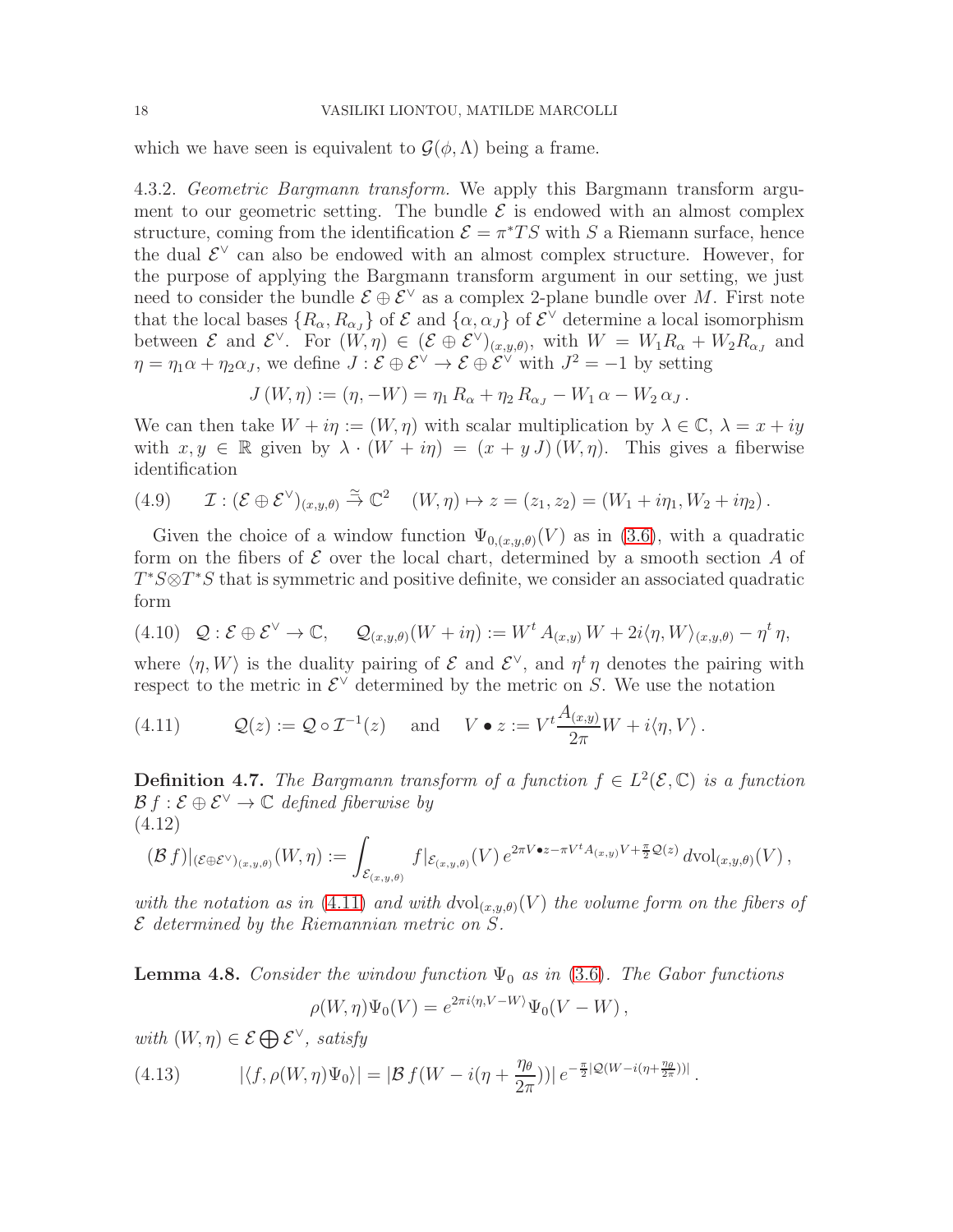Proof. We have

$$
\langle f, \rho(W, \eta)\Psi_0 \rangle = \int_{\mathcal{E}_{(x,y,\theta)}} f(V) e^{-\pi(V-W)^t \frac{A}{\pi}(V-W) - 2\pi i \langle \frac{\eta_{\theta}}{2\pi}, V-W \rangle} e^{-2\pi i \langle \eta, V \rangle} d\text{vol}(V)
$$
  
\n
$$
= e^{2\pi i \langle \frac{\eta_{\theta}}{2\pi}, W \rangle} \int_{\mathcal{E}_{(x,y,\theta)}} f(V) e^{\pi V^t \frac{A}{\pi}V - 2\pi V^t \frac{A}{\pi}W - \pi W^t \frac{A}{\pi}W} e^{-2\pi i \langle \frac{\eta_{\theta}}{2\pi} + \eta, V \rangle} d\text{vol}(V)
$$
  
\n
$$
= e^{2\pi i \langle \frac{\eta_{\theta}}{2\pi}, W \rangle} e^{-i\pi \langle \eta + \frac{\eta_{\theta}}{2\pi}, W \rangle} e^{-\frac{\pi}{2}W^t \frac{A}{\pi}W + \frac{\pi}{2}(\eta + \frac{\eta_{\theta}}{2\pi})^t \cdot (\eta + \frac{\eta_{\theta}}{2\pi})}.
$$
  
\n
$$
\cdot \int_{\mathcal{E}_{(x,y,\theta)}} f(V) e^{-2\pi V \bullet (W - i(\frac{\eta_{\theta}}{2\pi} + \eta))} e^{-\pi V^t \frac{A}{\pi}V} e^{-\frac{\pi}{2} \mathcal{Q}(W - i(\eta + \frac{\eta_{\theta}}{2\pi}))} d\text{vol}(V)
$$
  
\nwith  $\mathcal{Q}$  as in (4.10).

**Remark 4.9.** Under the identification  $(4.9)$  we write  $(4.13)$  equivalently as

<span id="page-18-0"></span>(4.14)  $|\langle f, \rho(W, \eta)\Psi_0\rangle| = |\mathcal{B}f(\overline{z})|e^{-\frac{\pi}{2}|\mathcal{Q}(z)|}$  for  $z = W + i(\frac{\eta}{2\pi})$  $2\pi$  $+ \eta$ ).

**Definition 4.10.** The global Bargmann-Fock space  $\mathcal{F}^2(\mathcal{E} \oplus \mathcal{E}^{\vee})$  is the space of functions  $F: \mathcal{E} \oplus \mathcal{E}^{\vee} \to \mathbb{C}$  such that  $F|_{(\mathcal{E} \oplus \mathcal{E}^{\vee})_{(x,y,\theta)}} \circ \mathcal{I}^{-1}: \mathbb{C}^2 \to \mathbb{C}$  is entire with

$$
\|F\|_{\mathcal{F}^2(\mathcal{E}\oplus\mathcal{E}^\vee)}^2 = \int_M \int_{\mathbb{C}^2} \left|F|_{(\mathcal{E}\oplus\mathcal{E}^\vee)_{(x,y,\theta)}} \circ \mathcal{I}^{-1}(z)\right|^2 e^{-\pi |\mathcal{Q}(z)|} dz \, d\text{vol}(x,y,\theta) < \infty.
$$

The fiberwise Bargmann-Fock space  $\mathcal{F}^2(\mathcal{E} \oplus \mathcal{E}^{\vee})_{(x,y,\theta)}$  is the space of functions F:  $(\mathcal{E} \oplus \mathcal{E}^{\vee})_{(x,y,\theta)} \to \mathbb{C}$  such that  $F \circ \mathcal{I}^{-1} : \mathbb{C}^2 \to \mathbb{C}$  is entire, with the norm

$$
||F||_{\mathcal{F}^{2}(\mathcal{E}\oplus\mathcal{E}^{\vee})_{(x,y,\theta)}}^{2} = \int_{\mathbb{C}^{2}} \left| F|_{(\mathcal{E}\oplus\mathcal{E}^{\vee})_{(x,y,\theta)}} \circ \mathcal{I}^{-1}(z) \right|^{2} e^{-\pi |\mathcal{Q}(z)|} dz < \infty.
$$

The space  $\mathcal{F}^2(\mathcal{E} \oplus \mathcal{E}^{\vee})$  is a Hilbert space with the inner product

$$
\langle F, G \rangle_{\mathcal{F}^2} := \int_M \int_{\mathbb{C}^2} F|_{(\mathcal{E} \oplus \mathcal{E}^{\vee})_{(x,y,\theta)}} \circ \mathcal{I}^{-1}(z) \, \overline{G|_{(\mathcal{E} \oplus \mathcal{E}^{\vee})_{(x,y,\theta)}} \circ \mathcal{I}^{-1}(z)} \, e^{-\pi |\mathcal{Q}(z)|} \, dz \, d\text{vol}(x, y, \theta) \, .
$$

Indeed,  $\mathcal{F}^2(\mathcal{E} \oplus \mathcal{E}^{\vee})$  is the direct integral over  $(M, dvol)$  of a family of Hilbert spaces  $\mathcal{F}^2(\mathcal{E} \oplus \mathcal{E}^{\vee})_{(x,y,\theta)}$ , which are isomorphic, through the map  $\mathcal{I}$  of [\(4.9\)](#page-17-2) with the Hilbert space  $L^2(\mathbb{C}^2, e^{-\pi |\mathcal{Q}(z)|}dz)$ .

In this geometric setting we formulate the sampling condition in the following way.

<span id="page-18-1"></span>**Definition 4.11.** Let  $\Lambda$  be a bundle of lattices over M where, over a local chart we have  $\Lambda_{(x,y,\theta)}$  a lattice in  $(\mathcal{E} \oplus \mathcal{E}^{\vee})_{(x,y,\theta)}$ . The bundle  $\Lambda$  satisfies the smooth sampling condition for  $\mathcal{F}^2(\mathcal{E} \oplus \mathcal{E}^{\vee})$  if there are  $\mathbb{R}_+^*$ -valued smooth functions C, C' on the local charts of M, such that, for all  $(x, y, \theta)$  in a local chart of M and for all  $F \in \mathcal{F}^2(\mathcal{E} \oplus$  $\mathcal{E}^{\vee}|_{(x,y,\theta)}$ , the estimates (4.15)

$$
C_{(x,y,\theta)}\cdot ||F||_{\mathcal{F}^{2}(\mathcal{E}\oplus\mathcal{E}^{\vee})(x,y,\theta)}^{2} \leq \sum_{\Lambda(x,y,\theta)} \left| F|_{(\mathcal{E}\oplus\mathcal{E}^{\vee})(x,y,\theta)} \right|^{2} e^{-\pi |\mathcal{Q}(\lambda(x,y,\theta))|} \leq C'_{(x,y,\theta)}\cdot ||F||_{\mathcal{F}^{2}(\mathcal{E}\oplus\mathcal{E}^{\vee})(x,y,\theta)}^{2}
$$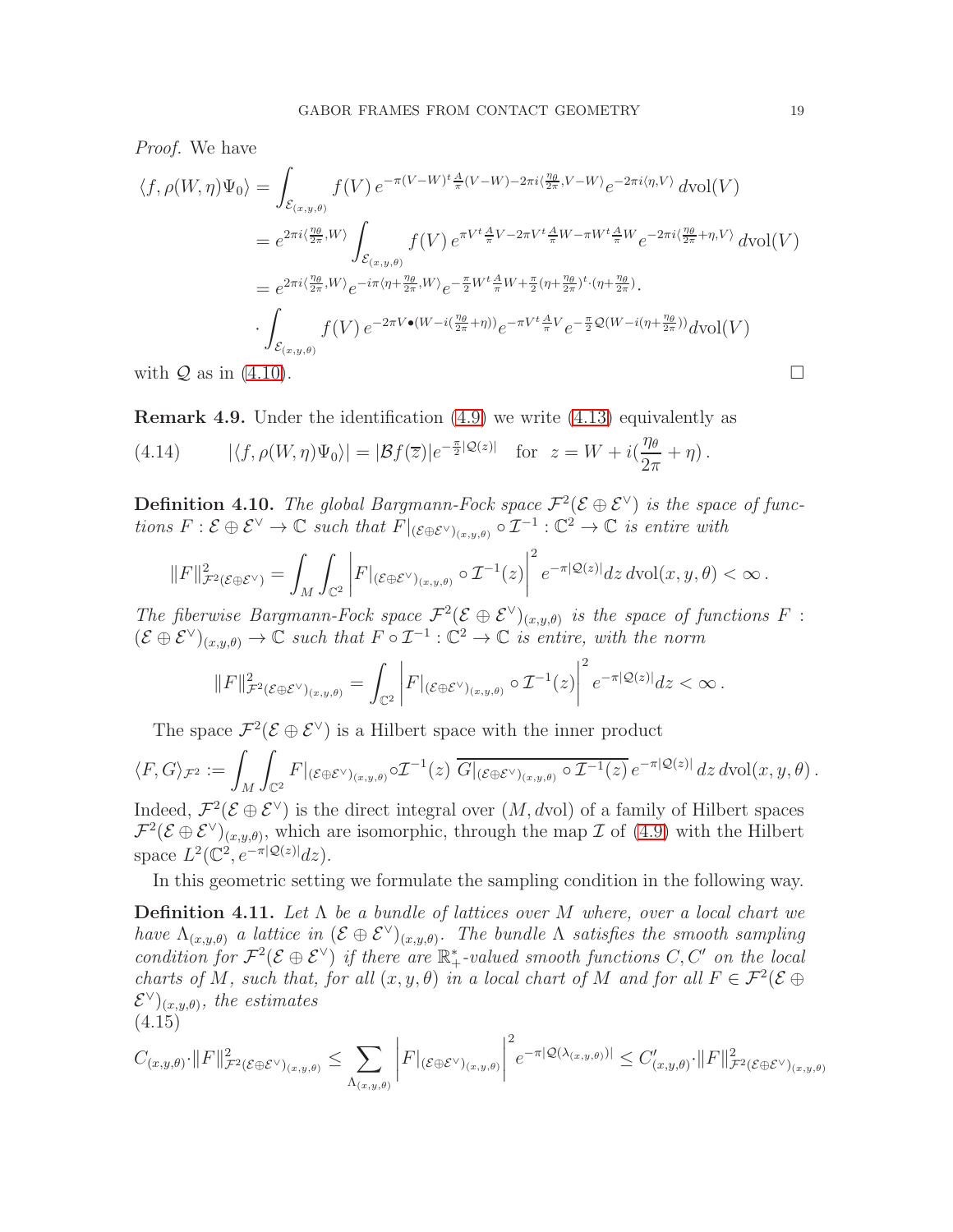are satisfied, with  $Q$  as in  $(4.10)$ .

<span id="page-19-0"></span>**Lemma 4.12.** For any  $(x, y, \theta)$  in a local chart of M, the Bargmann transform  $\beta$  of [\(4.12\)](#page-17-4) is a bijection from  $L^2((\mathcal{E} \oplus \mathcal{E}^{\vee})_{(x,y,\theta)})$  to  $\mathcal{F}^2(\mathcal{E} \oplus \mathcal{E}^{\vee})_{(x,y,\theta)}$ , with

$$
(4.16) \t\t\t ||\mathcal{B} f||_{\mathcal{F}(\mathcal{E} \oplus \mathcal{E}^{\vee})_{(x,y,\theta)}} = K_{(x,y)} \cdot ||f||_{L^{2}(\mathcal{E} \oplus \mathcal{E}^{\vee})_{(x,y,\theta)}},
$$

for a smooth  $\mathbb{R}_+^*$ -valued function K over the local charts U of S. Moreover,  $\mathcal{G}(\Psi_0,\Lambda)$ is a frame for  $L^2(\mathcal{E}_{(x,y,\theta)})$  if and only if  $\overline{\Lambda}+i\frac{\eta_\theta}{2\pi}$  $\frac{\eta_\theta}{2\pi}$  is a set of sampling for  $\mathcal{F}(\mathcal{E}\oplus\mathcal{E}^{\vee})_{(x,y,\theta)}$ .

*Proof.* For the window function  $\Psi_0$  as in [\(3.6\)](#page-8-2), we have

$$
\|\Psi_0\|_{L^2(\mathcal{E}_{(x,y,\theta)})}^2 = \int_{\mathcal{E}_{(x,y,\theta)}} |\Psi_0(V)|^2 \, dV = \int_{\mathcal{E}_{(x,y,\theta)}} e^{-2V^t A_{(x,y)}V} \, dV = \frac{\pi}{2\sqrt{\det(A_{(x,y)})}}.
$$

as a standard Gaussian integral in 2-dimensions. Because we assumed that the matrices  $A_{(x,y)}$  in the window function  $\Psi_0$  of [\(3.6\)](#page-8-2) have spectrum bounded away from zero, the quantity

$$
K_{(x,y)} := \frac{\pi}{2\sqrt{\det(A_{(x,y)})}}
$$

determines a smooth real valued function  $K : S \to \mathbb{R}$  with a strictly positive minimum. Moreover, by Theorem 3.2.1 and Corollary 3.2.2 of [\[15\]](#page-27-11), the orthogonality relation

$$
\langle V_{\phi_1} f_1, V_{\phi_2} f_2 \rangle_{L^2(\mathbb{R}^{2n})} = \langle f_1, f_2 \rangle_{L^2(\mathbb{R}^n)} \cdot \overline{\langle \phi_1, \phi_2 \rangle_{L^2(\mathbb{R}^n)}}
$$

for the short time Fourier transform

$$
V_{\phi}f(x,\omega) = \int_{\mathbb{R}^n} f(t) \, \overline{\phi(t-x)} \, e^{-2\pi it \cdot \omega} \, dt \,, \text{ with } (x,\omega) \in \mathbb{R}^{2n} \,,
$$

gives the identity

$$
\| \langle f, \rho(W, \eta) \Psi_0 \rangle \|_{L^2(\mathcal{E} \oplus \mathcal{E}^{\vee})_{(x,y,\theta)}} = \| f \|_{L^2(\mathcal{E}_{(x,y,\theta)})} \cdot \| \Psi_0 \|_{L^2(\mathcal{E}_{(x,y,\theta)})} \, .
$$

Moreover, by [\(4.14\)](#page-18-0) we have, for  $z = \mathcal{I}(W, \eta)$ ,

$$
\langle f, \rho(W, \eta) \Psi_0 \rangle \|_{L^2(\mathcal{E} \oplus \mathcal{E}^{\vee})_{(x,y,\theta)}} = \int_{(\mathcal{E} \oplus \mathcal{E}^{\vee})_{(x,y,\theta)}} |\langle f, \rho(W, \eta) \Psi_0 \rangle|^2 d\text{vol}(W, \eta)
$$

$$
= \int_{\mathbb{C}^2} |\mathcal{B} f(\bar{z})|^2 e^{-\pi |\mathcal{Q}(z)|} dz.
$$

Injectivity then follows, while surjectivity follows by the same argument showing the density of  $\mathcal{B}(L^2(\mathbb{R}^n)) \subset \mathcal{F}_n^2$  in the proof of Theorem 3.4.3 of [\[15\]](#page-27-11), applied pointwise in  $(x, y, \theta) \in M$ .

The Gabor system  $\mathcal{G}(\Psi_0,\Lambda)$  satisfies the smooth frame condition of Definition [4.1](#page-12-1) if there are smooth functions  $C_{(x,y,\theta)}, C'_{(x,y,\theta)} > 0$  on the local charts of M such that

$$
C_{(x,y,\theta)} \|f\|^2_{L^2(\mathcal{E}_{(x,y,\theta)})} \leq \sum_{\lambda=(W,\eta)\in\Lambda} |\langle f,\rho(\lambda)\Psi_0\rangle|^2 \leq C'_{(x,y,\theta)} \|f\|^2_{L^2(\mathcal{E}_{(x,y,\theta)})}.
$$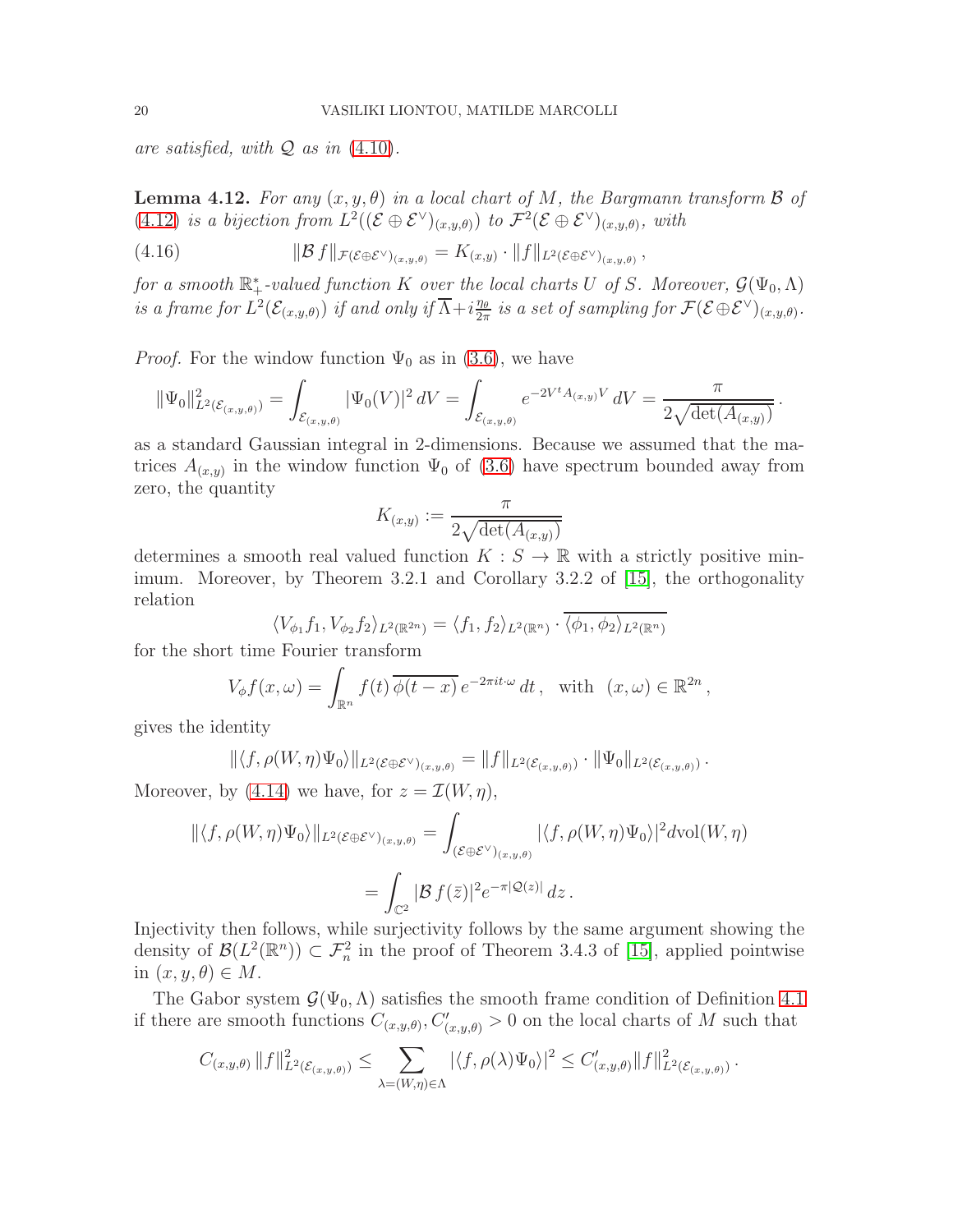By [\(4.14\)](#page-18-0) we see that this is equivalent to the smooth sampling condition of Defini-tion [4.11](#page-18-1) for  $\overline{\Lambda} + i \frac{\eta_{\theta}}{2\pi}$  $2\pi$ .

<span id="page-20-0"></span>**Proposition 4.13.** With the scaling by the function  $b = b<sub>M</sub>(x, y, \theta)$  of [\(3.12\)](#page-10-0), the Gabor system  $\mathcal{G}(\Psi_0, \Lambda_{b,\alpha,J} \oplus \Lambda_{\alpha,J}^{\vee})$  satisfies the frame condition.

*Proof.* We write here the window function  $\Psi_0$  as  $\Psi_0^A$  to emphasize the dependence on the quadratic from  $A = A_{(x,y)}$ . Let  $f : \mathcal{E} \to \mathbb{R}$  be a signal, with  $f|_{\mathcal{E}_{(x,y,\theta)}} \in L^2(\mathcal{E}_{(x,y,\theta)}).$ We have

$$
\sum_{\lambda \in \Lambda_{b,\alpha,J} \oplus \Lambda_{\alpha,J}^{\vee}} \left| \langle f, \rho(\lambda) \Psi_0^A \rangle \right|^2 =
$$
  
= 
$$
\sum_{(bn,m) \in b\mathbb{Z}^2 \times \mathbb{Z}^2} \left| \int_{\mathcal{E}_{(x,y,\theta)}} f(V) e^{2\pi i mV} e^{(V-bn)^t A_{(x,y,\theta)}(V-bn) + i \langle \eta_{\theta}, V-bn \rangle} d\mathrm{vol}_{(x,y,\theta)}(V) \right|^2.
$$

With a change of variables  $V = \sqrt{b} U$  and correspondingly changing the quadratic form  $A$  to  $bA$ , we rewrite the above as

$$
\sum_{(bn,m)\in b\mathbb{Z}^2\times\mathbb{Z}^2} b^2 \left| \int_{\mathcal{E}_{(x,y,\theta)}} f(\sqrt{b}U) \overline{M_{\sqrt{b}m}T_{\sqrt{b}n}} e^{-U(bA_{(x,y,\theta)})U^T - i\langle \eta_{\theta}\sqrt{b},U\rangle} d\text{vol}_{(x,y,\theta)}(V) \right|^2
$$

$$
= b^2 \sum_{\tilde{\lambda} \in \sqrt{b} \Lambda_{\alpha,J} \oplus \sqrt{b} \Lambda_{\alpha,J}^{\vee}} \left| \langle f_{\sqrt{b}}, \rho(\tilde{\lambda}) \Psi_0^{bA} \rangle \right|^2,
$$

where  $f_{\sqrt{b}}(V) = f(\sqrt{b}V)$ . Therefore, the Gabor system  $\mathcal{G}(\Psi_0^A, \Lambda_{b,\alpha,J} \oplus \Lambda_{\alpha,J}^{\vee})$  is a frame for  $L^2(\mathcal{E}_{(x,y,\theta)})$  if and only if  $\mathcal{G}(\Psi_0^{bA}, \Lambda_{\sqrt{b}, \alpha, J} \oplus \Lambda_{\sqrt{b}, \alpha, J}^{\vee})$  is a frame for  $L^2(\mathcal{E}_{(x,y,\theta)})$ . Moreover, by Lemma [4.12,](#page-19-0) we know that  $\mathcal{G}(\Psi_0^{bA}, \Lambda_{\sqrt{b}, \alpha, J} \oplus \Lambda_{\sqrt{b}, \alpha, J}^{\vee})$  is a frame for  $L^2(\mathcal{E}_{(x,y,\theta)})$  if and only if the uniformly discrete set  $\sqrt{b}\mathbb{Z}^2 + i\sqrt{b}\left(1+\frac{\eta_{\theta}}{2\pi}\right)\mathbb{Z}^2$  is a set of sampling for  $\mathcal{F}(\mathcal{E} \oplus \mathcal{E}^{\vee})_{(x,y,\theta)}$ . Finally, by [\[16\]](#page-27-6),  $\sqrt{b}\mathbb{Z}^2 + i\sqrt{b}\left(1 + \frac{\eta_{\theta}}{2\pi}\right)\mathbb{Z}^2$  is a set of sampling if and only if the complex lattice  $T(\mathbb{Z}^2 + i\mathbb{Z}^2)$  is a set of sampling for the matrix

$$
T = \begin{pmatrix} \sqrt{b} & 0 \\ 0 & \sqrt{b} \end{pmatrix} \, .
$$

By Proposition 11 of [\[16\]](#page-27-6), the latter condition is satisfied if and only if  $\sqrt{b} < 1$ , which we know is the case by Lemma [3.4.](#page-10-3)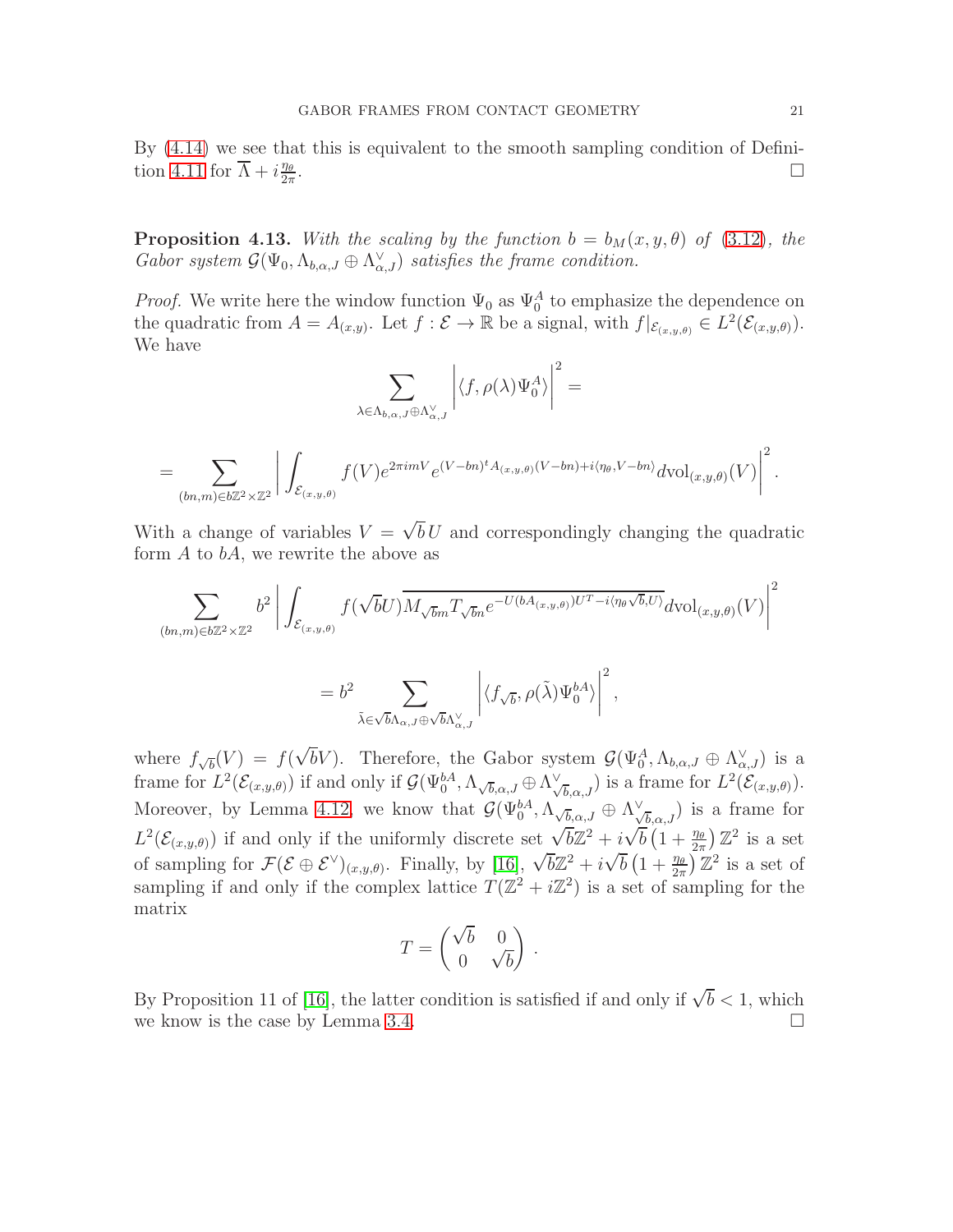#### 22 VASILIKI LIONTOU, MATILDE MARCOLLI

## 5. Gabor frames: symplectization and contactization

As in §[2.3,](#page-3-4) we consider the contactization  $\mathcal{CS}(M)$  of the symplectization  $\mathcal{S}(M)$ of the manifold of contact elements  $M = \mathbb{S}_{w}(T^{*}S)$  of a surface S. This model is motivated by the goal of describing visual perception based on neurons sensitive not only to orientation, but also to frequency and phase, with the frequency-phase and the position-orientation uncertainty minimized by the Gabor functions profiles. From the point of view of this model, it is worth pointing out that, although higher dimensional, the 5-dimensional contact manifold  $\mathcal{CS}(M)$  is completely determined by the contact 3-manifold M with no additional independent choices, being just the contactization of the symplectization.

Given local charts on M with the choice of local basis

(5.1) 
$$
X_{\theta} = \partial_{\theta}, \quad R_{\alpha_J} = -w^{-1}\sin(\theta)\partial_x + w^{-1}\cos(\theta)\partial_y
$$

for the contact planes  $\xi$  of the contact structure  $\alpha$  on M and the Reeb field  $R_{\alpha} =$  $w^{-1}\cos(\theta)\partial_x + w^{-1}\sin(\theta)\partial_y$ , we obtain a basis of the contact hyperplane distribution of the five-dimensional contact manifold  $(T^*S_0 \times S^1, \tilde{\alpha})$ , in the corresponding local charts, given by

<span id="page-21-0"></span>
$$
\{X_{\theta}, R_{\alpha_J}, R_{\phi,\alpha}, X_w\}.
$$
  

$$
R_{\phi,\alpha} := \partial_{\phi} + R_{\alpha} \text{ and } X_w := \partial_w.
$$

In the case of the twisted contact structure  $\alpha_J$ , with the choice of basis

(5.2) 
$$
X_{\theta} = \partial_{\theta}, \quad R_{\alpha} = w^{-1} \cos(\theta) \partial_{x} + w^{-1} \sin(\theta) \partial_{y}
$$

for the contact plane distribution  $\xi_J$ , and the Reeb vector field  $R_{\alpha,J} = -w^{-1}\sin(\theta)\partial_x +$  $w^{-1}\cos(\theta)\partial_y$ , we similarly obtain a basis for the contact hyperplanes  $\tilde{\xi}_J$  given by

(5.3) 
$$
\{X_{\theta}, R_{\alpha}, R_{\phi,\alpha,J}, X_w\},
$$

$$
R_{\phi,\alpha,J} := \partial_{\phi} + R_{\alpha,J}.
$$

The bundle  $\mathcal E$  of signal planes on M determines the following bundles on the symplectization  $\mathcal{S}(M)$  and the contactization  $\mathcal{CS}(M)$ .

**Definition 5.1.** Let  $\hat{\mathcal{E}}$  denote the pullback of the bundle  $\mathcal{E}$  of signal planes to  $T^*S_0 \simeq$  $M \times \mathbb{R}^*_+$  via the projection to M, and let  $\tilde{\mathcal{E}}$  denote the vector bundle over  $\mathcal{CS}(M)$ given by  $\hat{\mathcal{E}} \boxplus TS^1 = \pi^*_{T^*S_0} \hat{\mathcal{E}} \oplus \pi^*_{S^1} TS^1$ , with pullbacks taken with respect to the two projections of  $\mathcal{CS}(M) = T^*S_0 \times S^1$  on the two factors.

The signals in this setting will be functions  $I : \tilde{\mathcal{E}} \to \mathbb{R}$ . The vector bundle  $\tilde{\mathcal{E}}$  on  $\mathcal{CS}(M)$  is a rank 3 real vector bundle over a 5-dimensional manifold.

**Remark 5.2.** A basis of sections for  $\tilde{\mathcal{E}}$  over a local chart is obtained by taking the vectors  $\{R_{\alpha}, R_{\alpha_J}, \partial_{\phi}\}\.$  There are two other choices of basis directly determined by the contact forms  $\tilde{\alpha}$  and  $\tilde{\alpha}_J$ , namely  $\{R_{\alpha}, R_{\phi,\alpha,J}, R_{\tilde{\alpha}J}\}\,$ , where the first two vectors span the intersection  $\tilde{\mathcal{E}} \cap \tilde{\mathcal{E}}$  of the contact hyperplane distribution with the bundle  $\tilde{\mathcal{E}}$  and the last vector is the Reeb field of  $\tilde{\alpha}_J$ , or  $\{R_{\alpha_J}, R_{\phi,\alpha}, R_{\tilde{\alpha}}\}$ , with the first two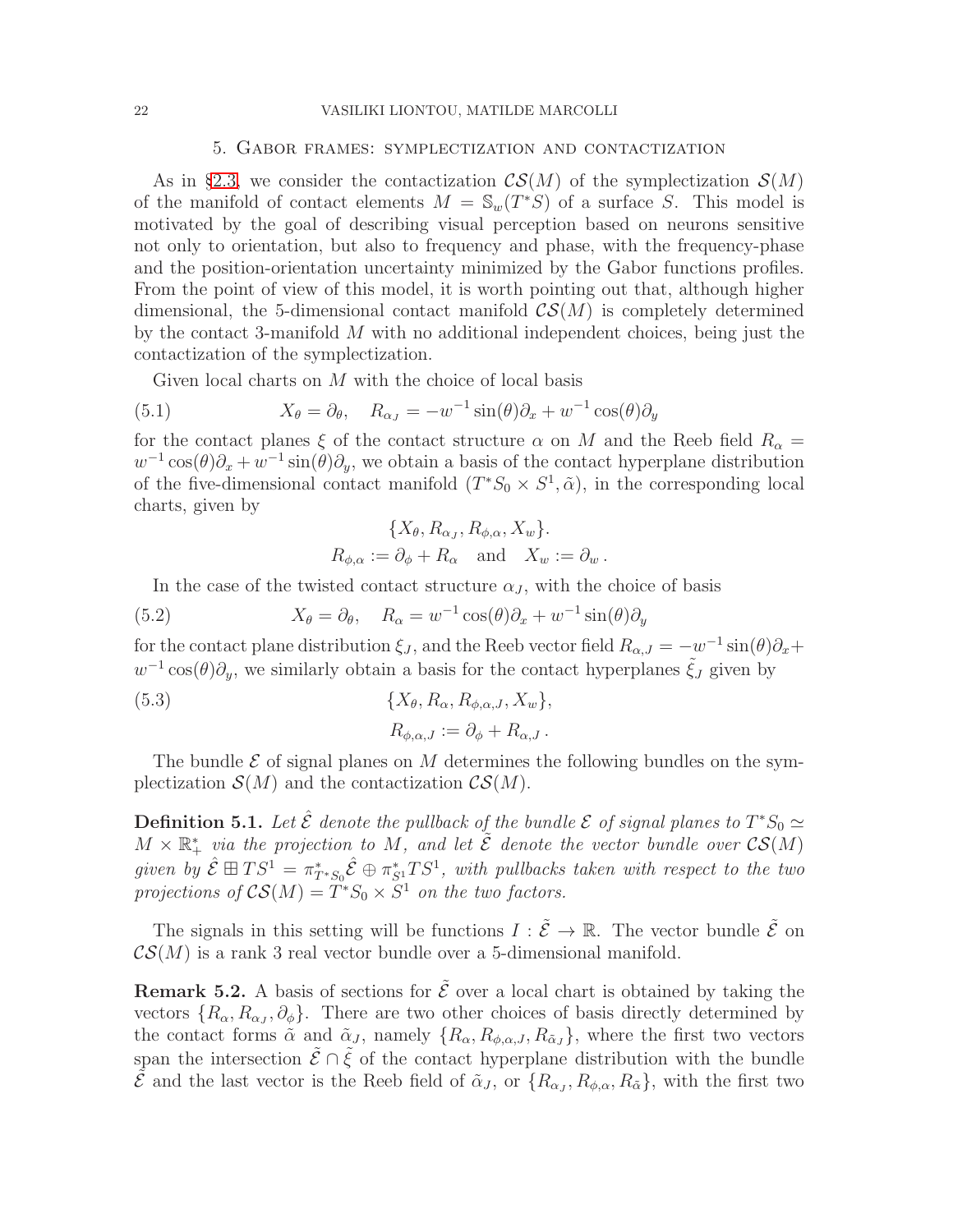vector fields spanning  $\tilde{\mathcal{E}} \cap \tilde{\mathcal{E}}_J$  and the third the Reeb field of  $\tilde{\alpha}$ . The first basis has the advantage of a providing consistent choices of basis for both  $\mathcal E$  and  $\tilde{\mathcal E}$ .

**Lemma 5.3.** In a local chart of  $\mathcal{S}(M)$  with coordinates  $(x, y, w, \theta)$ , the window function  $\Psi_0$  as in [\(3.6\)](#page-8-2) extends to a window function on  $\hat{\mathcal{E}}$  given by

<span id="page-22-0"></span>(5.4) 
$$
\hat{\Psi}_{0,(x,y,w,\theta)}(V) = \exp\left(-V^t A_{(x,y)}V - i\langle \eta_{(w,\theta)}, V \rangle_{(x,y)}\right),
$$

with  $\eta_{(w,\theta)} = (w \cos(\theta), w \sin(\theta)).$ 

*Proof.* The window function  $\Psi_0$  as in [\(3.6\)](#page-8-2) is obtained as restriction to  $TS \oplus \mathbb{S}(T^*S)$ of a window function  $\Phi_0$  on  $TS \oplus T^*S$  defined as in [\(3.5\)](#page-8-0) in Definition [3.1.](#page-8-3) By identifying  $\mathcal{S}(M) = T^*S_0$  and  $\hat{\mathcal{E}}$  with the pullback of TS to  $\mathcal{S}(M)$ , we see that  $\Phi_0$ induces a window function  $\hat{\Psi}_0$  on  $\hat{\mathcal{E}}$  of the form [\(5.4\)](#page-22-0).

We further extend the window function [\(5.4\)](#page-22-0) to  $\tilde{\mathcal{E}}$  so as to obtain a window function that is a modified form of the function considered in the model of [\[1\]](#page-26-0).

**Definition 5.4.** In a local chart of  $CS(M)$  with coordinates  $(x, y, w, \theta, \phi)$ , window functions on  $\tilde{\mathcal{E}}$  extending the window function [\(5.4\)](#page-22-0) are functions on  $\tilde{\mathcal{E}}$  of the form (5.5)

<span id="page-22-1"></span>
$$
\tilde{\Psi}_{0,(x,y,w,\theta,\phi),\zeta_0}(V,v) = \exp\left(-V^t A_{(x,y)}V - i\langle \eta_{(w,\theta)}, V \rangle_{(x,y,w,\theta)} - \kappa_{\phi}^2 v^2 - i\langle \zeta_0, v \rangle_{\phi}\right),
$$

for  $\eta_{(w,\theta)}$  as in [\(5.4\)](#page-22-0), and with  $\zeta_0 \in T^*_{\phi}S^1$  and  $v \in T_{\phi}S^1$ . The two-dimensional Gabor systems of the form  $\{\rho(W,\eta)\Psi_0|_{\mathcal{E}_{(x,y,\theta)}}\}$  are then replaced by a three-dimensional system of the form

(5.6) 
$$
\rho(W, \eta, \nu, \zeta) \tilde{\Psi}_0|_{\tilde{\mathcal{E}}_{(x,y,w,\theta,\phi)}}(V, v) ,
$$

with  $(W, \eta, \nu, \zeta) \in (\tilde{\mathcal{E}} \oplus \tilde{\mathcal{E}}^{\vee})_{(x,y,w,\theta,\phi)}$ .

In the setting of [\[1\]](#page-26-0), the additional variables  $\phi \in S^1$  (with its linearization  $v \in T_\phi S^1$ ) and the dual variable  $\zeta \in T^*_{\phi}S^1$ , which we view here as part of the bundle  $\tilde{\mathcal{E}}$  over the contact manifold  $\mathcal{CS}(M)$ , represent a model of phase and velocity of spatial wave propagation. The window function  $\tilde{\Psi}_0$  that we consider here differs from the function considered in [\[1\]](#page-26-0), which does not have the Gaussian term in the  $v \in T_{\phi}S^1$  variable. While they consider the limit case where  $\kappa_{\phi} = 0$ , we argue here that one needs this additional term to be non-zero (though possibly small) in order to have good signal analysis properties for the associated Gabor system, in the presence of these additional variables. The Gaussian term in  $\nu$  can in principle be replaced by another rapid decay function, however, it seems more natural to use a Gaussian term, like we have for the variables in  $\mathcal{E}$ , in order to maintain a similar structure for all the variables of  $\tilde{\mathcal{E}}$ . We will return to discuss the case  $\kappa_{\phi} = 0$  of [\[1\]](#page-26-0) in §[5.1.](#page-24-0)

Let  $\tilde{\mathcal{E}}^{\vee}$  denote the dual bundle of  $\tilde{\mathcal{E}}$ , with the choice of local basis  $\{R_{\alpha}, R_{\alpha J}, \partial_{\phi}\}\$ for  $\tilde{\mathcal{E}}$  and the dual local basis  $\{\alpha, \alpha_J, d\phi\}$ . This determines bundles of framed lattices over the local charts of  $\mathcal{CS}(M)$ 

(5.7) 
$$
\tilde{\Lambda} = \mathbb{Z} R_{\alpha} + \mathbb{Z} R_{\alpha J} + \mathbb{Z} \partial_{\phi} = \Lambda_{\alpha J} \oplus L, \quad \tilde{\Lambda}^{\vee} = \mathbb{Z} \alpha + \mathbb{Z} \alpha J + \mathbb{Z} d\phi = \Lambda^{\vee}_{\alpha J} \oplus L^{\vee},
$$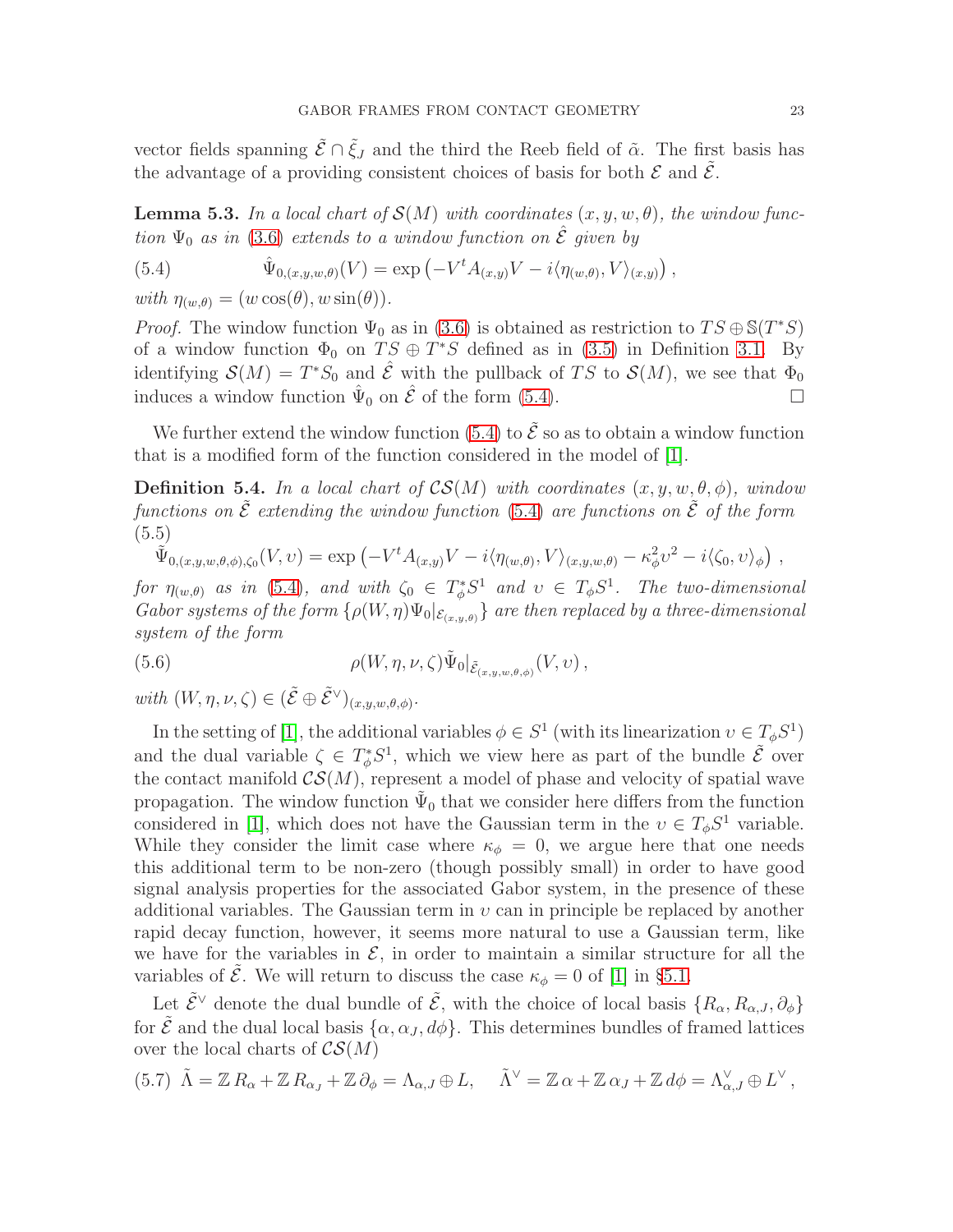with  $\Lambda_{\alpha,J}$  and  $\Lambda_{\alpha,J}^{\vee}$  the bundles of framed lattices of [\(3.8\)](#page-9-2) and [\(3.9\)](#page-9-3).

We consider the bundle of framed lattices  $\tilde{\Lambda} \oplus \tilde{\Lambda}^{\vee}$ , which has the property that, in a local chart, the fibers

$$
(\tilde{\Lambda} \oplus \tilde{\Lambda}^\vee)_{(x,y,w,\theta,\phi)} \subset (\tilde{\mathcal{E}} \oplus \tilde{\mathcal{E}}^\vee)_{(x,y,w,\theta,\phi)}
$$

are lattices in the fibers of the 3-plane bundle  $\tilde{\mathcal{E}} \oplus \tilde{\mathcal{E}}^{\vee}$  over the 5-dimensional contact manifold  $\mathcal{CS}(M)$ .

The window function  $\tilde{\Psi}_0$  and the bundle of framed lattices  $\tilde{\Lambda} \oplus \tilde{\Lambda}^{\vee}$  determine a Gabor system

<span id="page-23-0"></span>
$$
(5.8) \quad \mathcal{G}(\tilde{\Psi}_0, \tilde{\Lambda} \oplus \tilde{\Lambda}^{\vee}) = \left\{ \rho(\lambda) \tilde{\Psi}_0 |_{\tilde{\mathcal{E}}_{(x,y,w,\theta,\phi)}} \middle| \lambda = (W, \eta, \nu, \zeta) \in (\tilde{\Lambda} \oplus \tilde{\Lambda}^{\vee})_{(x,y,w,\theta,\phi)} \right\}.
$$

As in the case of the bundle of framed lattices  $\Lambda_{\alpha,J} \oplus \Lambda_{\alpha,J}^{\vee}$  we consider a scaling of the lattices in the fibers of  $\tilde{\Lambda} \oplus \tilde{\Lambda}^{\vee}$ , for the same reasons discussed in § [3.5.](#page-10-1) We define  $R_{\text{max}} > 0$  as in § [3.5.](#page-10-1) For the  $TS^1$  direction of  $\tilde{\mathcal{E}}$ , the injectivity radius  $R_{inj}^{S^1}$  is constant and equal to half the length of the  $S<sup>1</sup>$  circle. Thus, we take, as in § [3.5,](#page-10-1) a scaling factor of the form  $\gamma = R_{inj}^{S^1}/R_{\text{max}}$ . As discussed in § [3.5](#page-10-1) we can assume that in our model  $R_{\text{max}} > R_{inj}^{S^1}$  so that  $\gamma < 1$ . We then consider the bundle of framed lattices determined by this choice of scaling on  $L$  and the previous choice of scaling on  $\Lambda_{\alpha,J}$ .

<span id="page-23-2"></span>**Definition 5.5.** Let  $\tilde{\Lambda}_{b,\gamma} \oplus \tilde{\Lambda}^{\vee}$  be the bundle of framed lattices of the form

(5.9) 
$$
\tilde{\Lambda}_{b,\gamma} \oplus \tilde{\Lambda}^{\vee} = \Lambda_{b,\alpha,J} \oplus L_{\lambda} \oplus \Lambda^{\vee}_{\alpha,J} \oplus L^{\vee},
$$

where  $\Lambda_{b,\alpha,J}$  is the scaled lattice of [\(3.13\)](#page-10-2) with  $b = b_M$  the function of [\(3.12\)](#page-10-0), while  $L_{\lambda} = \lambda L$  for the constant  $\lambda = R_{inj}^{S^1}/R_{\text{max}}$  as above. This has associated Gabor system

<span id="page-23-1"></span>(5.10) 
$$
\mathcal{G}(\tilde{\Psi}_0, \tilde{\Lambda}_{b,\gamma} \oplus \tilde{\Lambda}^{\vee}) = \left\{ \rho(\lambda) \tilde{\Psi}_0 \middle| \lambda = (W, \eta, \nu, \zeta) \in \tilde{\Lambda}_{b,\gamma} \oplus \tilde{\Lambda}^{\vee} \right\},
$$

where for simplicity of notation we have suppressed the explicit indication of the fibers of  $\tilde{\mathcal{E}} \oplus \tilde{\mathcal{E}}^{\vee}$  as in [\(5.8\)](#page-23-0).

We then have the following result about the Gabor frame condition for the Gabor systems [\(5.8\)](#page-23-0) and [\(5.10\)](#page-23-1).

<span id="page-23-3"></span>**Proposition 5.6.** The Gabor system  $\mathcal{G}(\tilde{\Psi}_0, \tilde{\Lambda} \oplus \tilde{\Lambda}^{\vee})$  of [\(5.8\)](#page-23-0) is not a frame. The Gabor system  $\mathcal{G}(\tilde{\Psi}_0, \tilde{\Lambda}_{b,\gamma} \oplus \tilde{\Lambda}^{\vee})$  of [\(5.10\)](#page-23-1) is a frame.

*Proof.* By construction the Gabor systems with window function  $\tilde{\Psi}_0$  and kattice  $\tilde{\Lambda} \oplus \tilde{\chi}$  $\tilde{\Lambda}^{\vee}$  or  $\tilde{\Lambda}_{b,\gamma} \oplus \tilde{\Lambda}^{\vee}$  split as a product of a 2-dimensional system  $\mathcal{G}(\Psi_0, \Lambda_{\alpha,J} \oplus \Lambda_{\alpha,J}^{\vee})$  or  $\mathcal{G}(\Psi_0, \Lambda_{b,\alpha,J} \oplus \Lambda_{\alpha,J}^{\vee})$  and a 1-dimensionak Gabor system  $\mathcal{G}(\psi_0, L \oplus L^{\vee})$  or  $\mathcal{G}(\psi_0, L_{\lambda} \oplus L^{\vee})$  $L^{\vee}$ , where

$$
\psi_{0,\phi}(v) = \exp(-\kappa_{\phi}v^2 - i\langle \zeta_0, v \rangle_{\phi}) = \exp(-\kappa_{\phi}v^2 - i\zeta_0v).
$$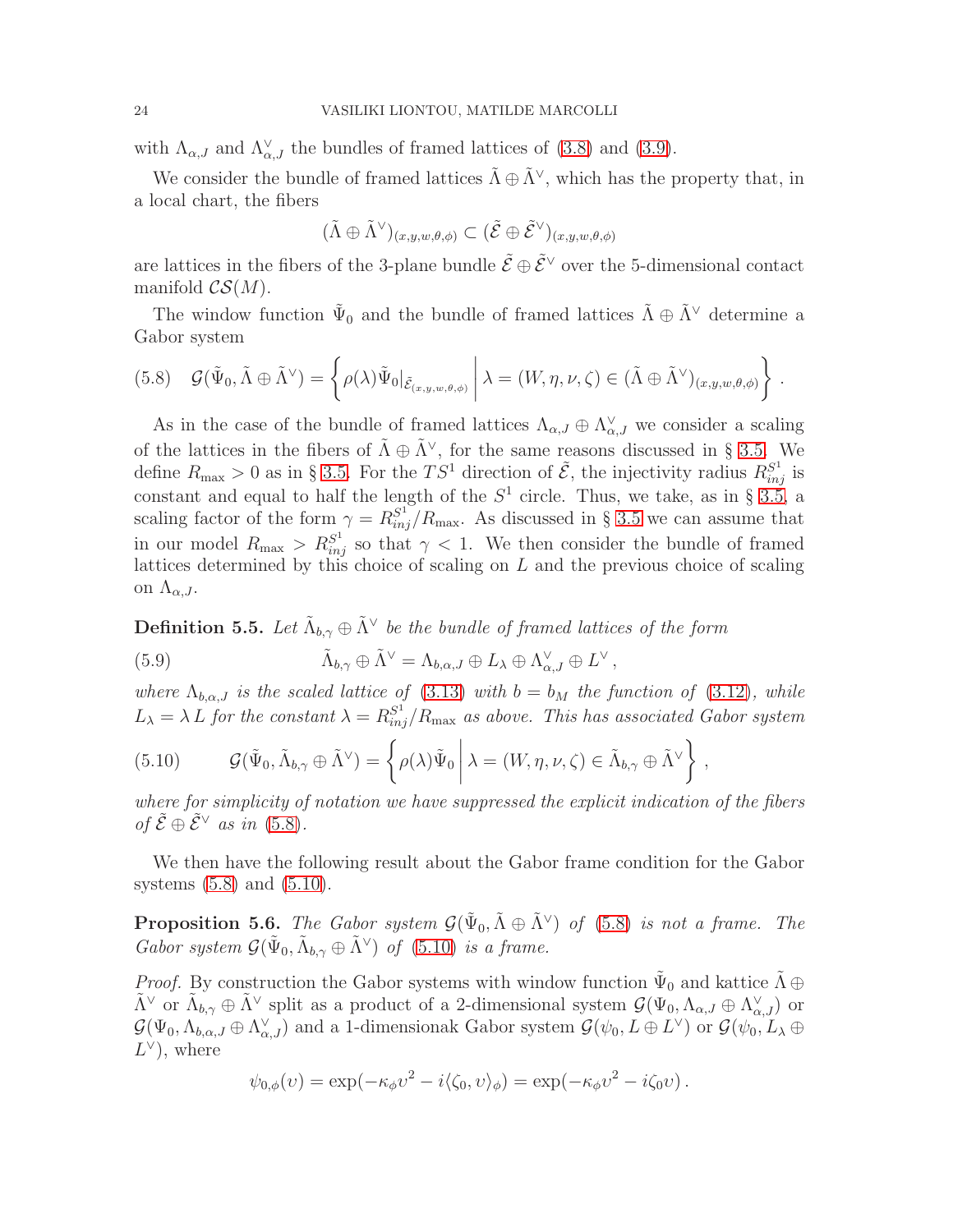Thus, the frame condition for  $\mathcal{G}(\tilde{\Psi}_0, \tilde{\Lambda} \oplus \tilde{\Lambda}^{\vee})$  holds if and only if it holds for both  $\mathcal{G}(\Psi_0, \Lambda_{\alpha,J} \oplus \Lambda_{\alpha,J}^{\vee}) \text{ and } \mathcal{G}(\psi_0, L \oplus L^{\vee}) \text{ and similarly the frame condition for } \mathcal{G}(\tilde{\Psi}_0, \tilde{\Lambda}_{b,\gamma} \oplus L^{\vee})$  $\tilde{\Lambda}^{\vee}$ ) holds if and only if it holds for both  $\mathcal{G}(\Psi_0, \Lambda_{b,\alpha,J} \oplus \Lambda_{\alpha,J}^{\vee})$  and  $\mathcal{G}(\psi_0, L_\lambda \oplus L^{\vee})$ . For the 1-dimensional systems with a rapid decay function as window function, the frame condition holds if and only if the lower Beurling density  $D^-$  of the lattice is strictly greater than one. For the lattice  $L \oplus L^{\vee}$  this condition is not satisfies (see Proposition [4.3\)](#page-13-0) so the Gabor system is not a frame, while for the lattice  $L_{\lambda} \oplus L^{\vee}$  is is satisfied since  $\gamma < 1$  (see Proposition [4.4\)](#page-14-1). Thus, in the case of the Gabor system  $\mathcal{G}(\tilde{\Psi}_0, \tilde{\Lambda}_{b,\gamma} \oplus \tilde{\Lambda}^{\vee})$  of [\(5.10\)](#page-23-1) the question is reduced to the question of whether the 2-dimensional system  $\mathcal{G}(\Psi_0, \Lambda_{b,\alpha,J} \oplus \Lambda_{\alpha,J}^{\vee})$  is a frame. We know this system is indeed a frame by Proposition [4.13.](#page-20-0)

<span id="page-24-0"></span>5.1. Gelfand triples and Gabor frames. We return here to discuss the case of the profiles considered in [\[1\]](#page-26-0), with the term  $\kappa_{\phi} = 0$ . As mentioned above, the function  $\tilde{\Psi}_0|_{\kappa_{\phi}=0}$  is not a window function for a Gabor system in the usual sense, as it is not of rapid decay (and not even  $L^2$ ) along the fibers of  $\tilde{\mathcal{E}}$ . However, we can still interpret it as a tempered distribution on the fibers of  $\tilde{\mathcal{E}}$ . Thus, one can at least ask the question of whether this window function defines Gabor frames in a distributional sense. To formulate Gabor systems in such a setting, it is convenient to consider the formalism of Gelfand triples (also known as rigged Hilbert spaces, [\[14\]](#page-27-13)).

We consider here the same setting as in [\[32\]](#page-27-14), [\[33\]](#page-27-15) for distributional frames, with Gelfand triples given by

$$
\mathcal{S}(\tilde{\mathcal{E}}_{(x,y,w,\theta,\phi)}) \hookrightarrow L^2(\tilde{\mathcal{E}}_{(x,y,w,\theta,\phi)}, d\text{vol}_{(x,y,w,\theta,\phi)}) \hookrightarrow \mathcal{S}'(\tilde{\mathcal{E}}_{(x,y,w,\theta,\phi)})
$$

where the space  $S$  of tempered distributions is densely and continuously embedded in the  $L^2$ -Hilbert space, which is densely and continuously embedded in the dual space S' of distributions. The pairing  $\langle f, g \rangle$  of distributions  $f \in \mathcal{S}'$  and test functions  $g \in \mathcal{S}$ extends the Hilbert space inner product. We write the above triples for simplicity of notation in the form

$$
\mathcal{S}(\tilde{\mathcal{E}}) \hookrightarrow L^2(\tilde{\mathcal{E}}) \hookrightarrow \mathcal{S}'(\tilde{\mathcal{E}}).
$$

**Definition 5.7.** A distributional Gabor system  $\mathcal{G}(\tilde{\Phi}_0, \tilde{\Lambda})$  on  $\tilde{\mathcal{E}}$  is given by a window generalized-function  $\tilde{\Phi}_0 \in \mathcal{S}'(\tilde{\mathcal{E}})$  and a bundle of lattices  $\tilde{\Lambda}$  with

$$
\mathcal{G}(\tilde{\Phi}_0, \tilde{\Lambda}) = \{ \rho(\lambda) \tilde{\Phi}_0 \, | \, \lambda \in \tilde{\Lambda} \} \subset \mathcal{S}'(\tilde{\mathcal{E}}).
$$

The distributional Gabor system  $\mathcal{G}(\tilde{\Psi}_0, \tilde{\Lambda})$  is a distributional frame for the bundle  $\tilde{\mathcal{E}}$ on  $\mathcal{CS}(M)$  if there are bounded smooth functions  $C, C': \mathcal{CS}(M) \to \mathbb{R}_+^*$  with strictly positive  $\inf_{\mathcal{CS}(M)} C$  and  $\inf_{\mathcal{CS}(M)} C'$ , such that, for all  $f \in \mathcal{S}(\tilde{\mathcal{E}})$ 

$$
C_{(x,y,w,\theta,\phi)}\|f\|_{L^2(\tilde{\mathcal{E}}_{(x,y,w,\theta,\phi)})}^2 \leq \sum_{\lambda \in \tilde{\Lambda}_{(x,y,w,\theta,\phi)}} |\langle \rho(\lambda)\tilde{\Phi}_0, f \rangle|^2 \leq C'_{(x,y,w,\theta,\phi)}\|f\|_{L^2(\tilde{\mathcal{E}}_{(x,y,w,\theta,\phi)})}^2.
$$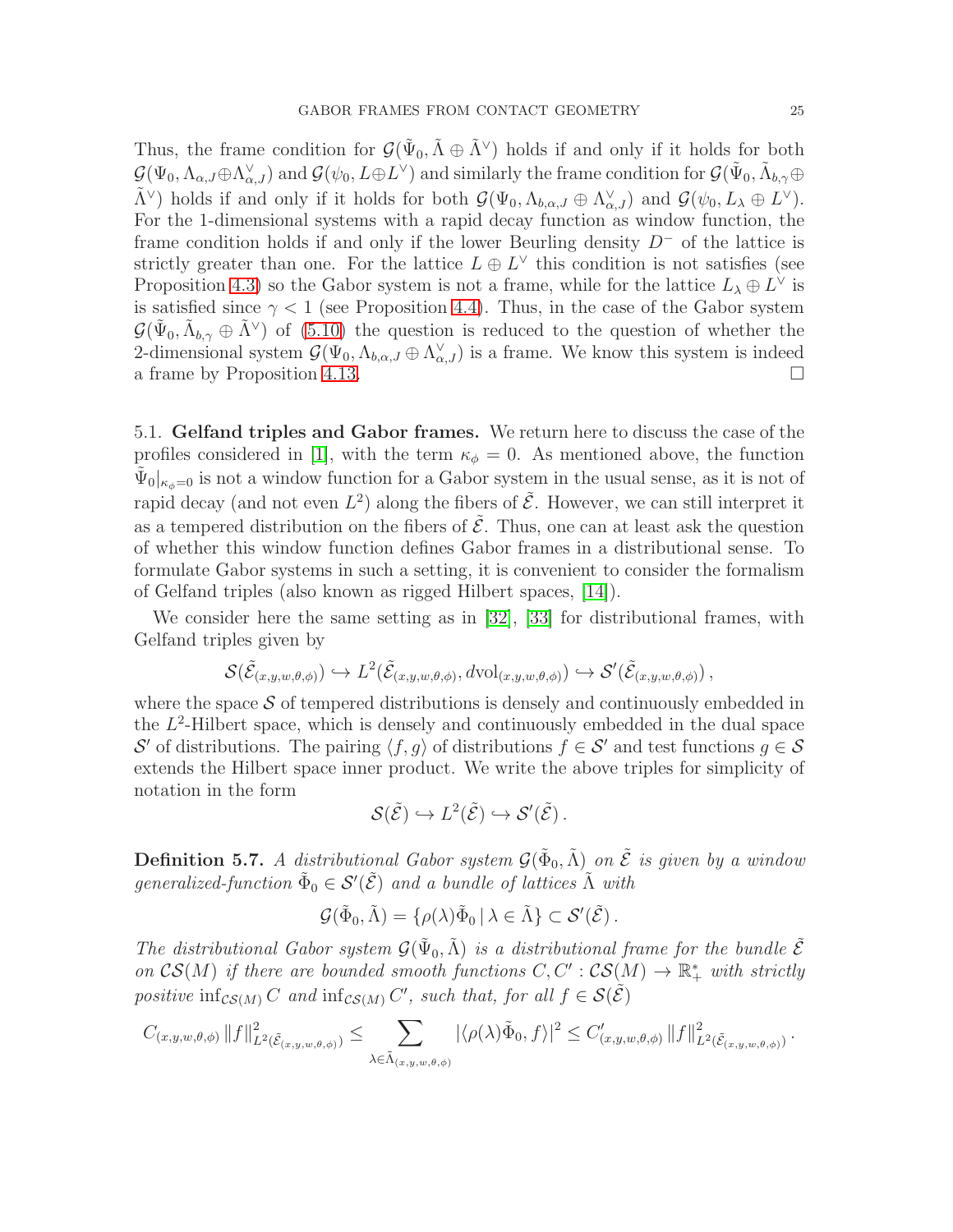<span id="page-25-0"></span>**Lemma 5.8.** Let  $\tilde{\Phi}_0 = \tilde{\Psi}_0|_{\kappa_{\phi}=0}$ , with  $\tilde{\Psi}_0$  as in [\(5.5\)](#page-22-1). The systems  $\mathcal{G}(\tilde{\Phi}_0, \tilde{\Lambda} \oplus \tilde{\Lambda}^{\vee})$  and  $\mathcal{G}(\tilde{\Phi}_0, \tilde{\Lambda}_{b,\gamma} \oplus \tilde{\Lambda}^{\vee})$  with the lattices as in Definition [5.5,](#page-23-2) are distributional Gabor systems that decompose into a product of a 2-dimensional ordinary Gabor system given by  $\mathcal{G}(\Psi_0, \Lambda_{\alpha,J} \oplus \Lambda_{\alpha,J}^{\vee})$  or  $\mathcal{G}(\Psi_0, \Lambda_{b,\alpha,J} \oplus \Lambda_{\alpha,J}^{\vee})$ , respectively, and a 1-dimensional distributional Gabor system of the form  $\mathcal{G}(\phi_0, L \oplus L^{\vee})$  or  $\mathcal{G}(\phi_0, L_{\gamma} \oplus L^{\vee})$ , respectively, with window generalized-function  $\phi_0(v) = \exp(-i\zeta_0 v) \in \mathcal{S}'(\mathbb{R})$ . The distributional Gabor system  $\mathcal{G}(\tilde{\Phi}_0, \tilde{\Lambda} \oplus \tilde{\Lambda}^{\vee})$  does not satisfy the distributional Gabor frame condition. The distributional Gabor system  $\mathcal{G}(\tilde{\Phi}_0, \tilde{\Lambda}_{b,\gamma} \oplus \tilde{\Lambda}^{\vee})$  satisfies the distributional Gabor frame condition if and only if the 1-dimensional distributional Gabor system  $\mathcal{G}(\phi_0, L_\gamma \oplus L^\vee)$ satisfies the distributional frame condition.

*Proof.* We view  $\tilde{\Phi}_0$  as the distribution in  $\mathcal{S}'(\tilde{\mathcal{E}})$  that acts on test functions  $f \in \mathcal{S}(\tilde{\mathcal{E}})$ as

$$
\langle f, \tilde{\Phi}_0 \rangle_{(x,y,w,\theta,\phi)} = \int_{\tilde{\mathcal{E}}_{(x,y,w,\theta,\phi)}} \overline{\tilde{\Phi}_0|_{\tilde{\mathcal{E}}_{(x,y,w,\theta,\phi)}}(V,v)} f(V,v) \, d\text{\rm vol}_{(x,y,w,\theta,\phi)}(V,v) .
$$

As in Proposition [5.6](#page-23-3) we see that the distributions  $\rho(\lambda)\tilde{\Phi}_0$  are products of a function  $\rho(\lambda')\Psi_0 \in \mathcal{S}(\tilde{\mathcal{E}})$  and a distribution  $\rho(\lambda'')\phi_0$  in  $\mathcal{S}'(\tilde{\mathcal{E}})$ , with  $\lambda = (\lambda', \lambda'')$  for  $\lambda \in \tilde{\Lambda} \oplus \tilde{\Lambda}^{\vee}$ and  $\lambda' \in \Lambda_{\alpha,J} \oplus \Lambda_{\alpha,J}^{\vee}$  and  $\lambda'' \in L \oplus L^{\vee}$  (and similarly for the scaled versions of the lattices). Since these Gabor systems decouple, the distributional frame condition becomes equivalent to the ordinary frame condition for the part that is an ordinary frame and the distributional frame condition for the part that is a distributional frame. Thus, the distributional Gabor systems  $\mathcal{G}(\tilde{\Phi}_0, \tilde{\Lambda} \oplus \tilde{\Lambda}^{\vee})$  and  $\mathcal{G}(\tilde{\Phi}_0, \tilde{\Lambda}_{b,\gamma} \oplus \tilde{\Lambda}^{\vee})$ are distributional Gabor frames if and only if the respective 2-dimensional ordinary Gabor systems are ordinary frames and the respective 1-dimensional distributional Gabor systems are distributional frames. In the first case we know that the frame condition already fails at the level of the 2-dimensional ordinary Gabor system. In the second case the 2-dimensional system satisfies the usual frame condition by Proposition [4.13,](#page-20-0) hence the question reduces to whether the 1-dimensional distributional system  $\mathcal{G}(\phi_0, L_\gamma \oplus L^\vee)$  satisfies the distributional frame condition.

The following statement shows that, even when interpreted in this distributional setting the Gabor system generated by the window function  $\tilde{\Phi}_0$  as in [\[1\]](#page-26-0) does not give rise to frames, hence it does not allow for good signal analysis.

**Proposition 5.9.** The distributional Gabor system  $\mathcal{G}(\tilde{\Phi}_0, \tilde{\Lambda}_{b,\gamma} \oplus \tilde{\Lambda}^{\vee})$  does not satisfy the distributional frame condition.

Proof. By Lemma [5.8](#page-25-0) we can equivalently focus on the question of whether the onedimensional distributional Gabor system  $\mathcal{G}(\phi_0, \gamma \mathbb{Z} + \mathbb{Z})$  satisfies the distributional frame condition. Given a signal  $f \in \mathcal{S}(\mathbb{R})$ , we have, for  $\lambda = (\gamma n, m)$  and  $\phi_0(t) = e^{-i\zeta_0 t}$ ,

$$
\langle f, \rho(\lambda)\phi_0 \rangle = \int_{\mathbb{R}} e^{-2\pi i m t} f(t) e^{i\zeta_0(t-\gamma n)} dt =
$$
  

$$
e^{-i\zeta_0 \gamma n} \int_{\mathbb{R}} e^{-2\pi i (m - \frac{\zeta_0}{2\pi})t} f(t) dt = e^{-i\zeta_0 \gamma n} \hat{f}(m - \frac{\zeta_0}{2\pi}).
$$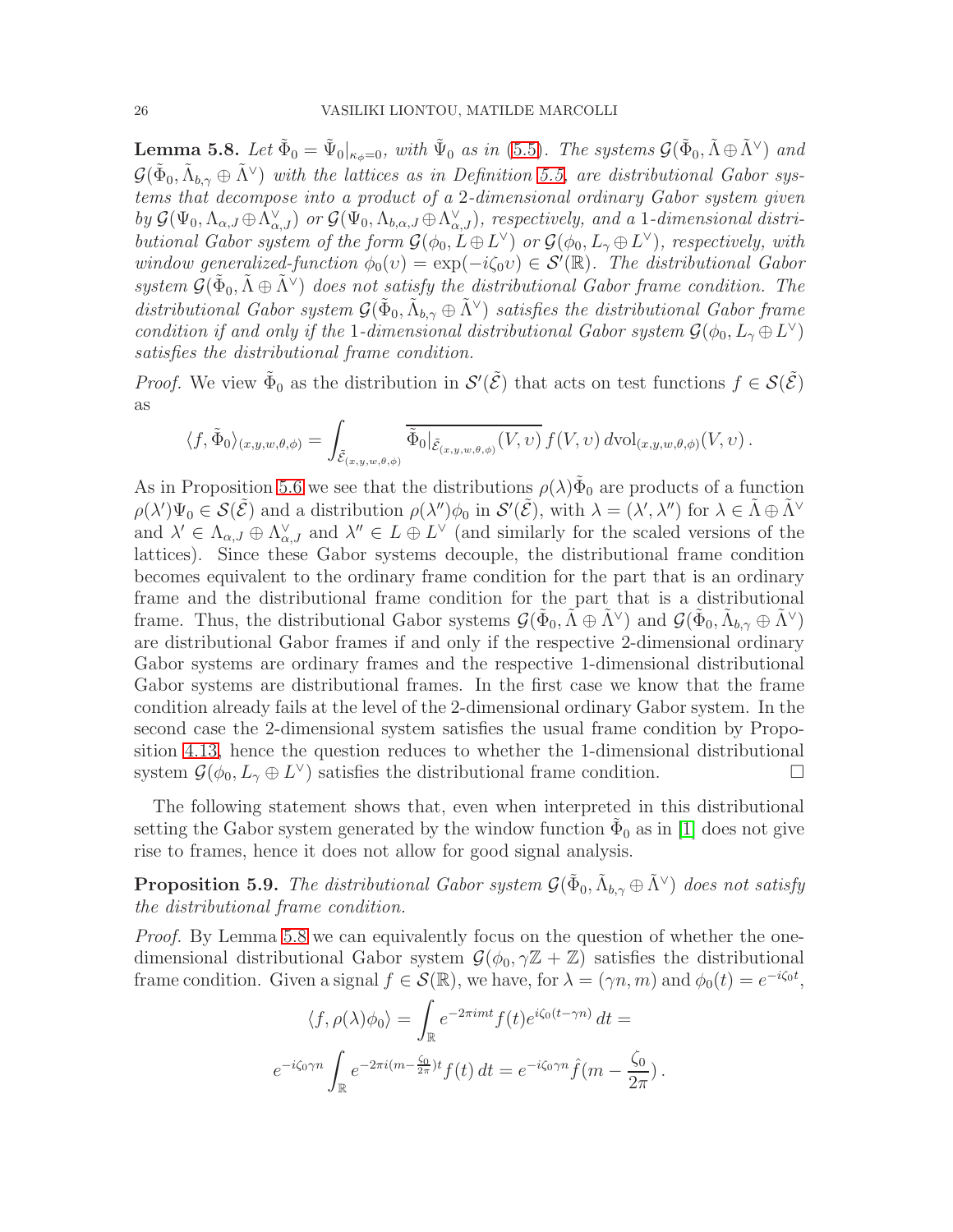Note that when we take  $|\langle f, \rho(\lambda)\phi_0\rangle|^2$  the dependence on n disappears entirely so the sum over the lattice is always divergent.  $\Box$ 

**Remark 5.10.** The window function  $\tilde{\Psi}_0|_{\kappa_{\phi}=0}$  in [\[1\]](#page-26-0) is chosen so that the Lie group and Lie algebra structure underlying receptive profiles of this form (see [\[24\]](#page-27-0), [\[29\]](#page-27-1)) determines horizontal vector fields given by the basis  $\{X_{\theta}, R_{\alpha}, R_{\phi,\alpha,J}, X_w\}$  of [\(5.3\)](#page-21-0) of the contact hyperplanes  $\xi_j$ . However, if we replace this choice of window with our window  $\tilde{\Psi}_0$  where  $\kappa_{\phi} \neq 0$ , the same Lie group of transformations acts on these types of profiles generating the same horizontal vector fields. Note that also the original goal of [\[1\]](#page-26-0) of describing receptor profiles of neurons sensitive to frequancy and phase variables, with the frequency-phase uncertainty minimized is already satisfied by the Gabor system generated by our proposed window function  $\tilde{\Psi}_0$ , without the need to impose  $\kappa_{\phi} = 0$ .

Acknowledgment. This work was supported by NSF grants DMS-1707882 and DMS-2104330, NSERC grants RGPIN-2018-04937 and RGPAS-2018-522593, FQXi grants FQXi-RFP-1-804 and FQXI-RFP-CPW-2014. The authors thank Boris Khesin and Yael Karshon for helpful discussions.

### **REFERENCES**

- <span id="page-26-0"></span>[1] E. Baspinar, A. Sarti, G. Citti, A sub-Riemannian model of the visual cortex with frequency and phase, preprint, 2019.
- <span id="page-26-3"></span>[2] A. Bellaïche, *The tangent space in sub-Riemannian geometry*, J. Math. Sci. Vol. 83 (1997) N.4, 462–476.
- [3] S. Bernstein, P. Keydel, Orthogonal wavelet frames on manifolds based on conformal mappings, in "Frames and other bases in abstract and function spaces", 303–332, Appl. Numer. Harmon. Anal., Birkhäuser/Springer, 2017.
- <span id="page-26-1"></span>[4] F. Bertrand, Almost complex structures on the cotangent bundle, Complex Var. Elliptic Equ. 52 (2007), no. 8, 741–754.
- [5] F. Bourgeois, Odd dimensional tori are contact manifolds, IMRN, N.30 (2002), 1571–1574.
- [6] O. Christensen, B. Deng, C. Heil, Density of Gabor frames, Applied and Computational Harmonic Analysis, 7 (1999) 292–304.
- [7] J.G. Daugman, Two-dimensional spectral analysis of cortical receptive field profiles, Vision Research, Vol. 20 (1980), IN.10, 847–856.
- <span id="page-26-5"></span>[8] J.G. Daugman, Uncertainty relation for resolution in space, spatial frequency, and orientation optimized by two-dimensional visual cortical filters, J. Opt. Soc. Am. A 2 (1985), 1160–1169.
- [9] F. Ding, H. Geiges, Contact structures on principal circle bundles, Bull. London Math. Soc. 44 (2021) 1189–1202.
- <span id="page-26-4"></span>[10] S. Ebert, J. Wirth, Diffusive wavelets on groups and homogeneous spaces, Proc. R. Soc. Edinb. A Math. 141 (2011) N.3, 497–520.
- <span id="page-26-2"></span>[11] Y. Eliashberg, H. Hofer, D. Salamon, Lagrangian intersections in contact geometry, Geom. Funct. Anal. Vol. 5 (1995) N.2, 244–269.
- [12] J.B. Etnyre, Lectures on open book decompositions and contact structures, in "Floer homology, gauge theory, and low-dimensional topology", pp. 103–141, Clay Math. Proc., 5, Amer. Math. Soc., 2006.